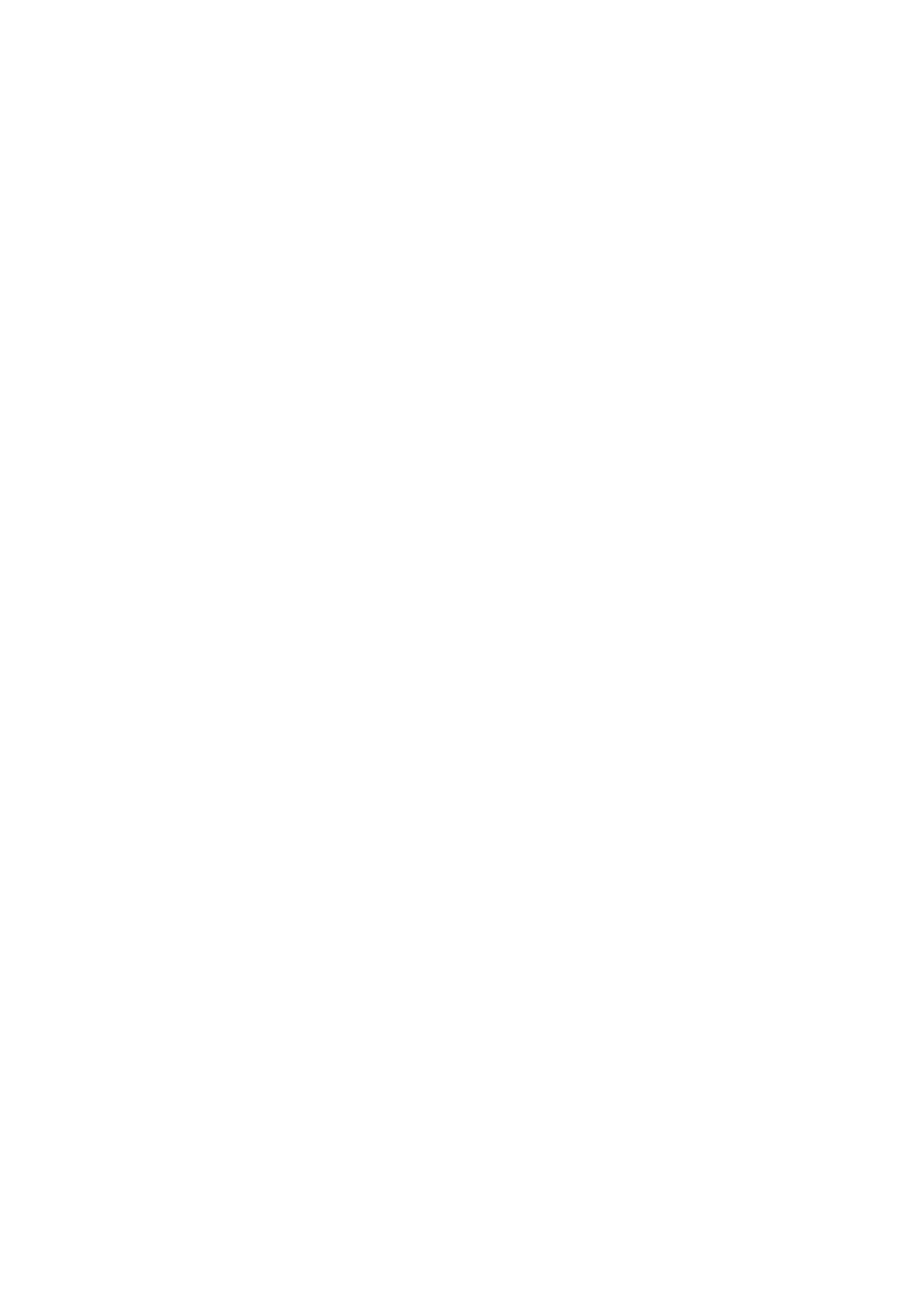## **Contents**

| 1. |     |                                                                  |  |  |  |  |  |
|----|-----|------------------------------------------------------------------|--|--|--|--|--|
|    | 1.1 |                                                                  |  |  |  |  |  |
|    |     |                                                                  |  |  |  |  |  |
|    |     |                                                                  |  |  |  |  |  |
|    | 1.2 |                                                                  |  |  |  |  |  |
|    |     |                                                                  |  |  |  |  |  |
|    |     |                                                                  |  |  |  |  |  |
|    |     |                                                                  |  |  |  |  |  |
|    | 1.3 |                                                                  |  |  |  |  |  |
|    |     |                                                                  |  |  |  |  |  |
|    |     | 1.3.2 Institutions providing clearing and settlement service  35 |  |  |  |  |  |
|    |     |                                                                  |  |  |  |  |  |
| 2. |     |                                                                  |  |  |  |  |  |
|    | 2.1 |                                                                  |  |  |  |  |  |
|    | 2.2 |                                                                  |  |  |  |  |  |
|    |     |                                                                  |  |  |  |  |  |
|    |     |                                                                  |  |  |  |  |  |
|    |     |                                                                  |  |  |  |  |  |
|    |     |                                                                  |  |  |  |  |  |
| 3. |     |                                                                  |  |  |  |  |  |
|    | 3.1 |                                                                  |  |  |  |  |  |
|    | 3.2 |                                                                  |  |  |  |  |  |
|    |     |                                                                  |  |  |  |  |  |
|    |     |                                                                  |  |  |  |  |  |
|    |     |                                                                  |  |  |  |  |  |
|    |     |                                                                  |  |  |  |  |  |
|    |     |                                                                  |  |  |  |  |  |
|    |     |                                                                  |  |  |  |  |  |
|    |     |                                                                  |  |  |  |  |  |
|    |     |                                                                  |  |  |  |  |  |
|    | 3.3 |                                                                  |  |  |  |  |  |
|    |     |                                                                  |  |  |  |  |  |
|    |     |                                                                  |  |  |  |  |  |
|    |     |                                                                  |  |  |  |  |  |
|    |     |                                                                  |  |  |  |  |  |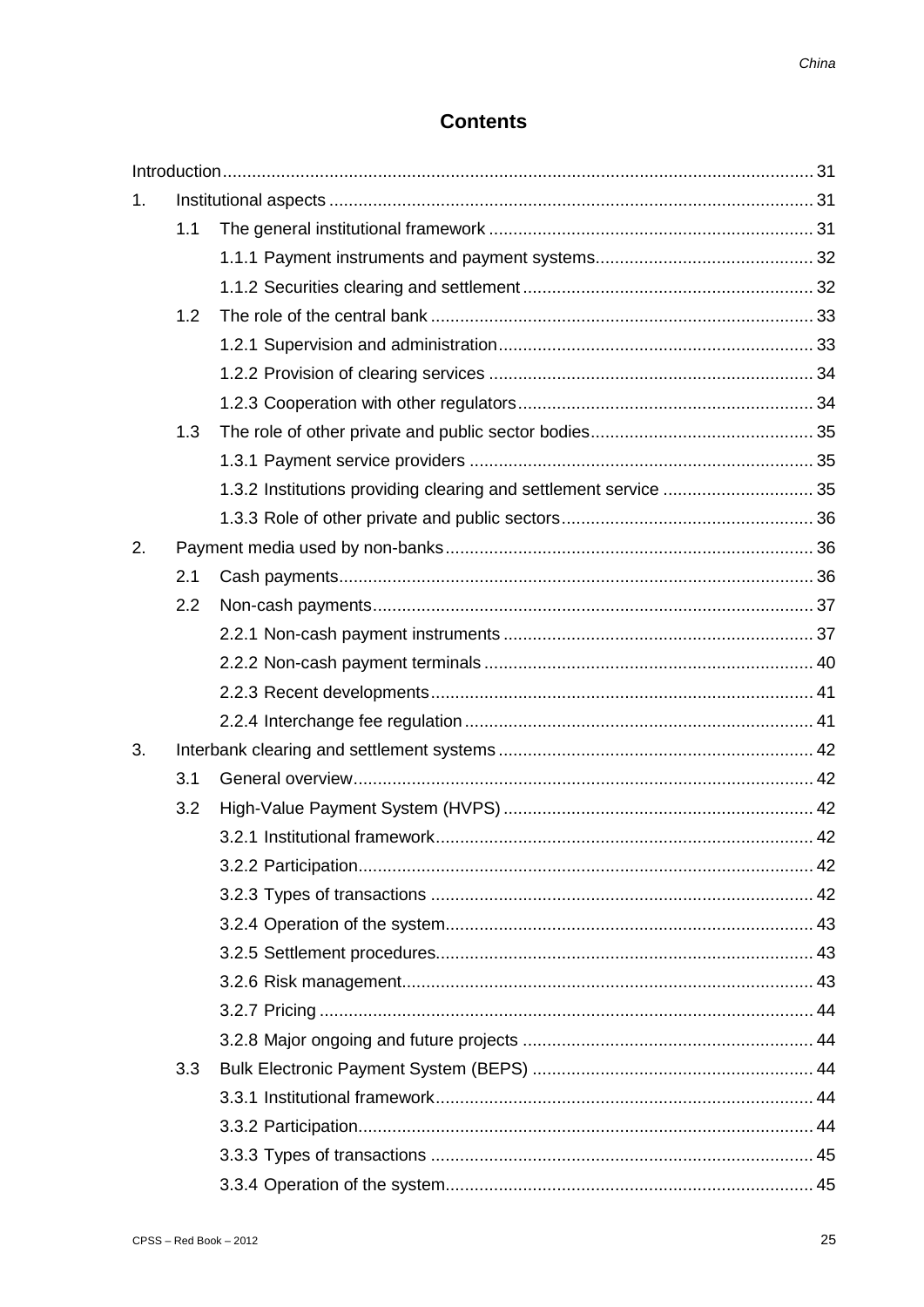|     | 3.3.8 Development of the new-generation payment system 46                |  |
|-----|--------------------------------------------------------------------------|--|
| 3.4 |                                                                          |  |
|     |                                                                          |  |
|     |                                                                          |  |
|     |                                                                          |  |
|     |                                                                          |  |
|     |                                                                          |  |
|     |                                                                          |  |
|     |                                                                          |  |
| 3.5 |                                                                          |  |
|     |                                                                          |  |
|     |                                                                          |  |
|     |                                                                          |  |
|     |                                                                          |  |
|     |                                                                          |  |
|     |                                                                          |  |
|     |                                                                          |  |
| 3.6 |                                                                          |  |
|     |                                                                          |  |
|     |                                                                          |  |
|     |                                                                          |  |
|     |                                                                          |  |
|     |                                                                          |  |
|     |                                                                          |  |
|     |                                                                          |  |
| 3.7 | China Domestic Foreign Currency Payment System (CDFCPS) 49               |  |
|     |                                                                          |  |
|     |                                                                          |  |
|     |                                                                          |  |
|     |                                                                          |  |
|     |                                                                          |  |
|     |                                                                          |  |
|     |                                                                          |  |
|     | Systems for post-trade processing, clearing and securities settlement 50 |  |

 $\overline{4}$ .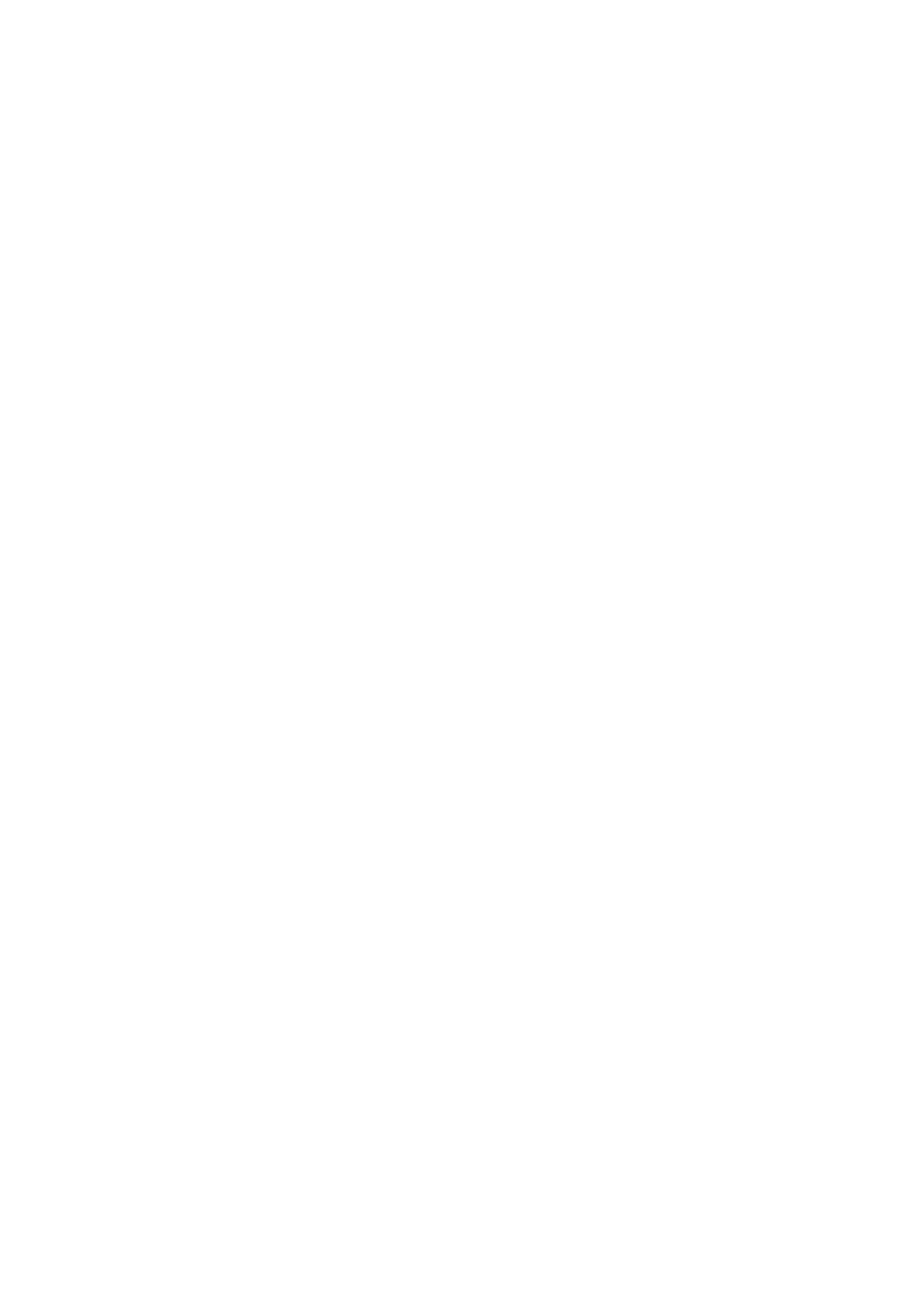## **List of abbreviations**

| <b>ABS</b>    | <b>Central Bank Accounting Booking System</b>            |
|---------------|----------------------------------------------------------|
| <b>ATM</b>    | automated teller machine                                 |
| <b>BEPS</b>   | <b>Bulk Electronic Payment System</b>                    |
| <b>CBBS</b>   | Central Bond Bookkeeping System                          |
| <b>CBGS</b>   | <b>Central Bond Generalized System</b>                   |
| <b>CBRC</b>   | China Banking Regulatory Commission                      |
| <b>CCP</b>    | central counterparty                                     |
| <b>CCPC</b>   | <b>City Clearing Processing Center</b>                   |
| <b>CCCB</b>   | <b>Clearing Center for City Commercial Banks</b>         |
| CCDC          | China Central Depository & Clearing Co., Ltd.            |
| <b>CDFCPS</b> | China Domestic Foreign Currency Payment System           |
| <b>CFETS</b>  | China Foreign Exchange Trading System                    |
| <b>CFSTC</b>  | <b>China Finance Standardization Technical Committee</b> |
| <b>CIRC</b>   | China Insurance Regulatory Commission                    |
| <b>CIS</b>    | Cheque Image System                                      |
| <b>CMU</b>    | <b>Central Moneymarkets Unit</b>                         |
| <b>CRMW</b>   | <b>Credit Risk Mitigation Warrants</b>                   |
| <b>CSRC</b>   | <b>China Securities Regulatory Commission</b>            |
| <b>CNAPS</b>  | China National Advanced Payment System                   |
| <b>CNCC</b>   | <b>China National Clearing Center</b>                    |
| <b>DAP</b>    | delivery after payment                                   |
| <b>DVP</b>    | delivery versus payment                                  |
| <b>ECDS</b>   | <b>Electronic Commercial Draft System</b>                |
| <b>FOP</b>    | free of payment                                          |
| <b>HKMA</b>   | Hong Kong Monetary Authority                             |
| <b>HVPS</b>   | High-Value Payment System                                |
| <b>IBPS</b>   | <b>Internet Banking Payment System</b>                   |
| IC            | integrated circuit                                       |
| L/C           | letter of credit                                         |
| <b>MOF</b>    | Ministry of Finance                                      |
| <b>NPC</b>    | <b>National Processing Center</b>                        |
| <b>OTC</b>    | over-the-counter                                         |
| <b>PAD</b>    | payment after delivery                                   |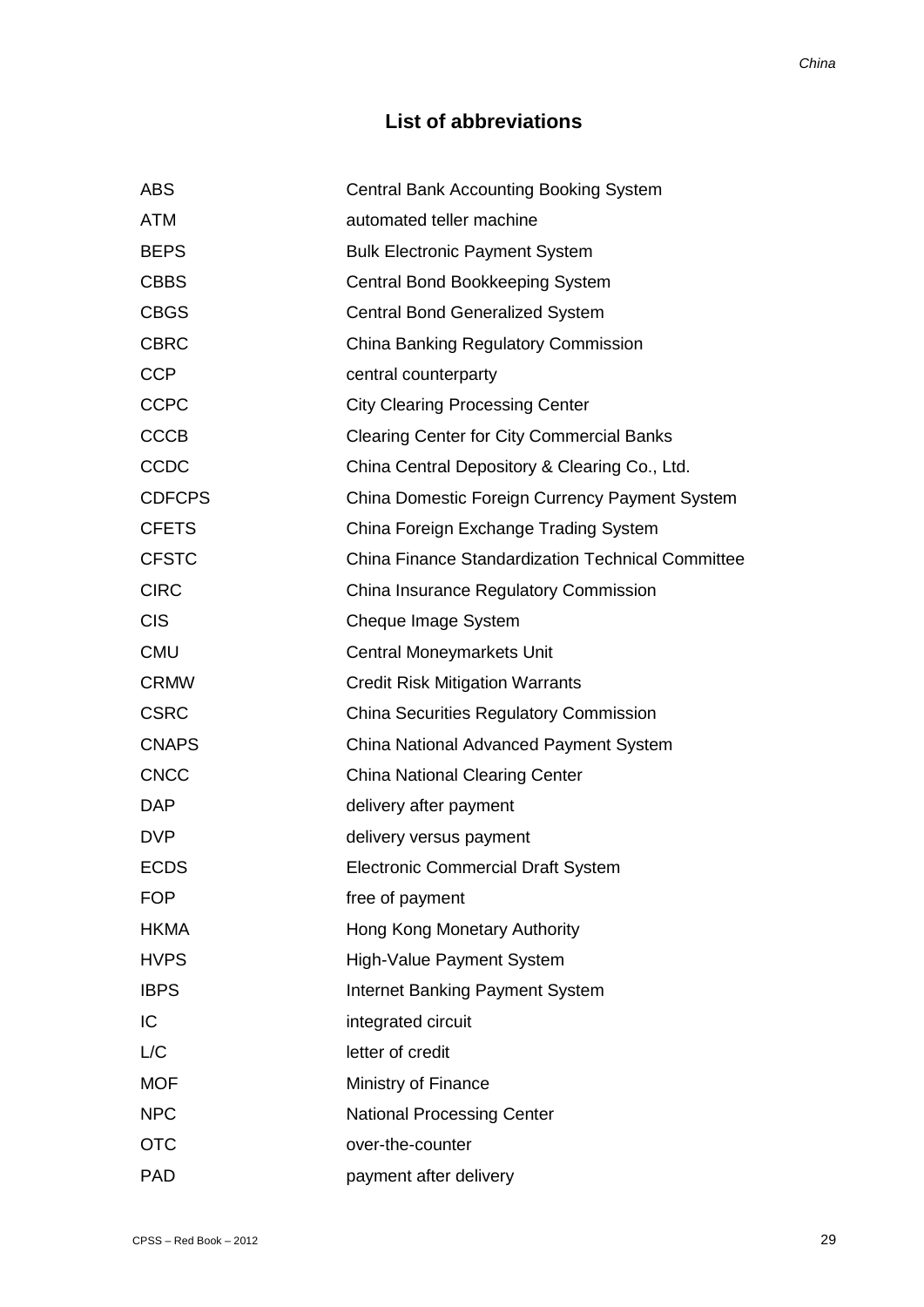#### *China*

| <b>PBC</b>    | The People's Bank of China                                   |
|---------------|--------------------------------------------------------------|
| <b>POS</b>    | point of sale                                                |
| <b>RCBFCC</b> | <b>Rural Credit Banks Funds Clearing Center</b>              |
| <b>RMB</b>    | renminbi                                                     |
| <b>RTGS</b>   | real-time gross settlement                                   |
| <b>SCP</b>    | Super & Short-term Commercial Paper                          |
| SD&C          | China Securities Depository and Clearing Corporation Limited |
| <b>SHCH</b>   | Shanghai Clearing House                                      |
| <b>STP</b>    | straight through processing                                  |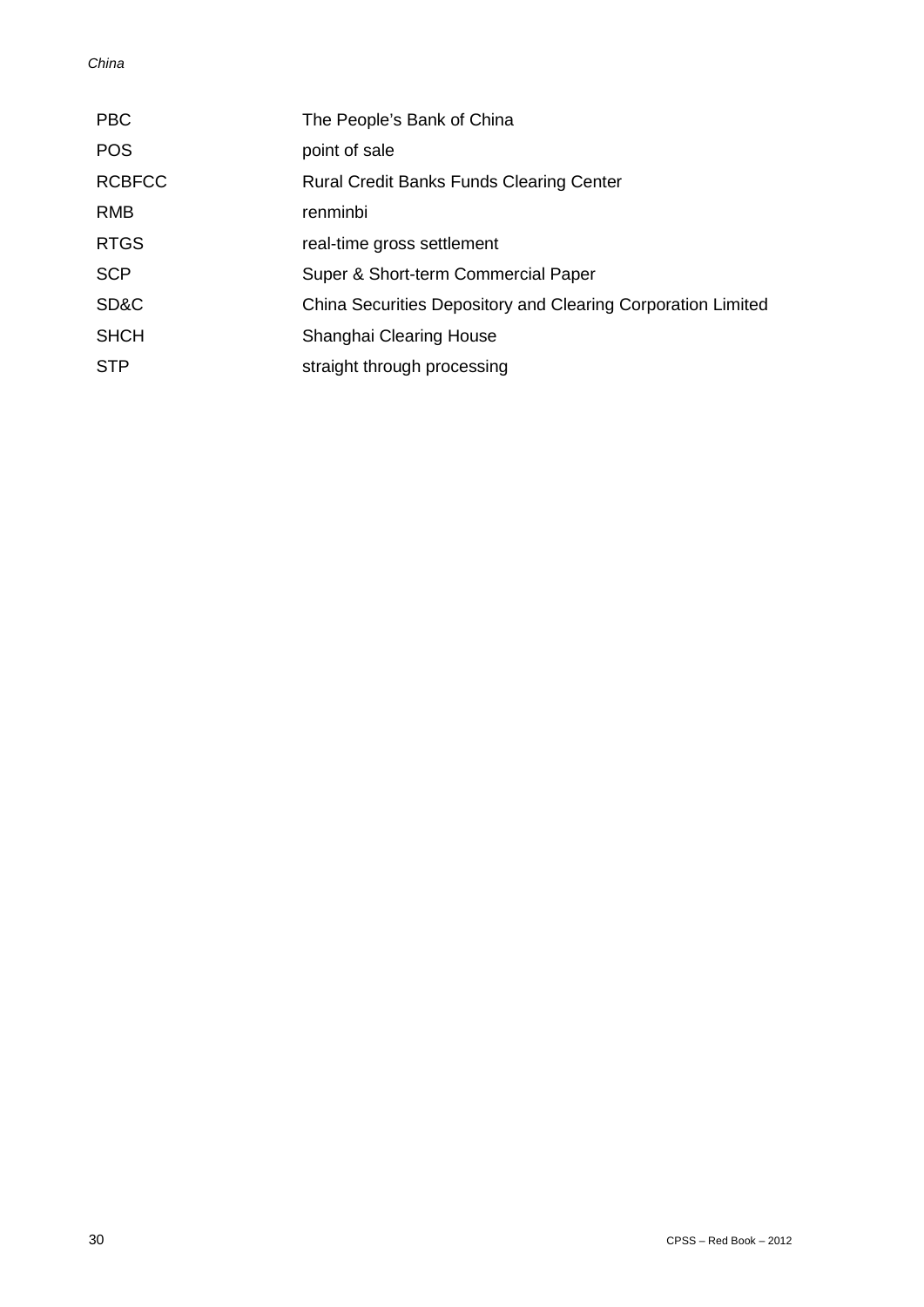## **Introduction**

In recent years, China's national payment system has progressed remarkably and has played an important role in driving the country's economic and social development. Following the diversification of payment service providers, a framework of market players has been formed. Payment services have become increasingly market-oriented.

The RMB bank settlement account management system has been continuously improved, and administration for financial accounts based on real names<sup>1</sup> has been strengthened. A range of non-cash payment instruments are widely used, with negotiable instruments and bankcards accounting for the main part, supplemented by internet payments, telephone payments and other electronic payments.

China has set up an architecture with the payment systems of the People's Bank of China (PBC) as the backbone, the payment systems of banking institutions as the main part and systems such as the interbank bankcard transaction clearing system, foreign exchange settlement system and securities settlement system as important components. PBC has developed several interbank payment systems, including the High-Value Payment System (HVPS, an RTGS system), the Bulk Electronic Payment System (BEPS), the Cheque Image System (CIS), the Internet Banking Payment System (IBPS) and the China Domestic Foreign Currency Payment System (CDFCPS). HVPS and BEPS are the application systems of the China National Advanced Payment System (CNAPS).

The three main providers of securities settlement systems in China are China Central Depository & Clearing Co., Ltd. (CCDC), Shanghai Clearing House (SHCH) and China Securities Depository and Clearing Corporation Limited (SD&C). Trades from the interbank bond market are settled via CCDC and SHCH, and trades from the exchange bond market are cleared and settled via SD&C. SD&C also provides stock exchange markets with such services as centralised registration, custody, clearing and settlement.

The supervision and administration framework for China's national payment system has taken shape. The risk prevention capability of the system is being continuously enhanced, following the establishment of a legal framework for payment and settlement.

## **1. Institutional aspects**

## **1.1 The general institutional framework**

The *Law of the People's Republic of China on the People's Bank of China* (*Law on the People's Bank of China*) was promulgated in 1995 and amended in 2003. According to the law, PBC's responsibilities are to "maintain the normal operation of payment and clearing systems in China". The *Law of the People's Republic of China on Commercial Banks* (*Law on Commercial Banks*) amended in the same year stipulates that PBC has the right to supervise and regulate commercial banks in accordance with the *Law on the People's Bank of China*.

The *Securities Law of the People's Republic of China* (*Securities Law*), promulgated in 1998 and amended in 2005, serves as the highest-level legal norm governing securities registration and settlement activities. The law explicitly defines the responsibility of the China Securities Regulatory Commission (CSRC) for the supervision and administration of securities registration and settlement institutions and businesses in the securities market. It

 $1$  It is not permitted to open anonymous accounts or accounts in fictitious names in financial institutions.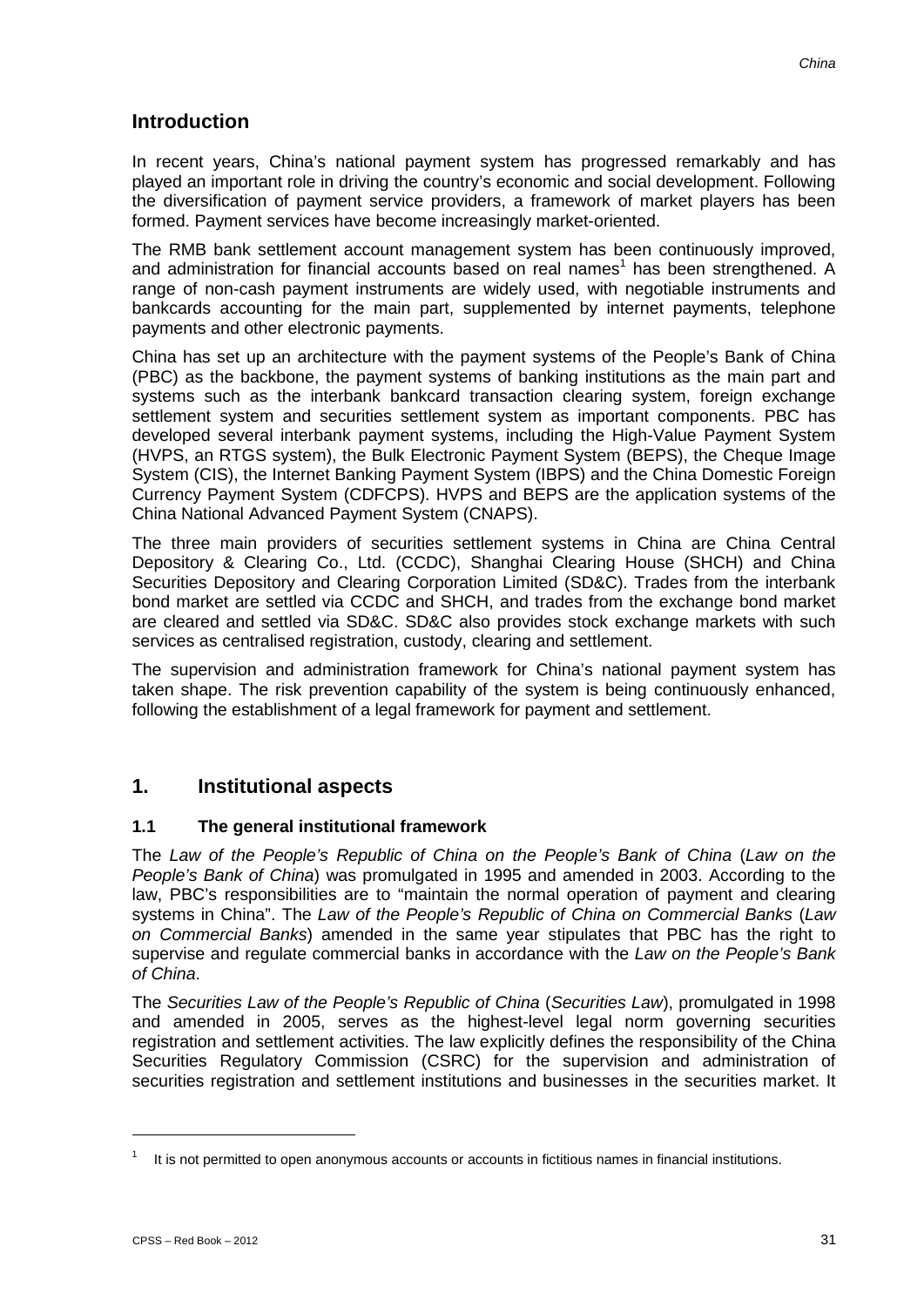also stipulates the related legal relations among securities registration and settlement institutions and the important principles for securities registration and settlement activities.

## *1.1.1 Payment instruments and payment systems*

The *Law of the People's Republic of China on Negotiable Instruments* (*Law on Negotiable Instruments*), promulgated in 1995 and amended in 2004, governs such activities as issue, endorsement, acceptance, guarantee, payment and claim related to drafts, promissory notes and cheques. It also defines the rights, obligations and legal responsibilities of the parties involved in negotiable instrument activities.

The *Regulations of the People's Republic of China on Administration of Renminbi*, promulgated in 2000, provides for the design, printing, issuance, withdrawal and circulation of RMB. It also defines the rights, obligations and legal responsibilities of institutions and individuals in the use of RMB. The *Interim Regulations on Cash Management*, promulgated in 1988, stipulate the amount and use of RMB retained by institutions.

Apart from the above laws and regulations, the *Administrative Measures for Implementation of Negotiable Instruments* and the *Measures for Payment and Settlement* were promulgated in 1997, providing for the basic business rules of various payment instruments and legal responsibilities of different parties involved in transacting negotiable instruments. The *Administrative Measures for Bankcard Business* promulgated in 1999 lay down the rules for bankcard business, interest rates and fees, account and transaction management, risk management and legal responsibility. The *Administrative Measures for RMB Bank Settlement Accounts* promulgated in 2003 regulate the opening, use and management of settlement accounts. The *Administrative Measures for Payment Services Provided by Non-financial Institutions* promulgated in 2010 define the market access, supervision and administration of payment institutions undertaking online payment, issue and acceptance of prepaid cards and acquisition of bankcards.

## *1.1.2 Securities clearing and settlement*

PBC and CSRC are responsible for the oversight and administration of the interbank bond market and the stock market, respectively. The Ministry of Finance (MOF) and China Banking Regulatory Commission (CBRC) have also assumed some responsibility for the oversight and administration of the interbank bond market.

The *Administrative Measures for Bond Transactions in the National Interbank Bond Market* and the *Administrative Measures for Registration, Custody and Settlement of Bonds in the Interbank Bond Market* formulated by PBC stipulate the qualifications of participants and bond registration, trading, custody and settlement in the interbank bond market. The *Interim Administrative Measures for Custody of Treasury Bonds of the People's Republic of China* formulated by the MOF aim at protecting the legitimate rights and interests of treasury bond investors and regulate treasury bond custody activities.

The *Administrative Measures for Securities Registration and Settlement* promulgated in 2006 and amended in November 2009 by CSRC form the legal basis regulating securities registration and settlement. They provide for the important principles, basic procedures for securities registration clearing and settlement, and the legal relationship among related market players.

The *Measures for the Administration of Securities Settlement Risk Fund* were jointly promulgated by CSRC and MOF in 2006 and formally implemented the same year. The securities settlement risk funds are earmarked funds formed according to the Measures. These funds are used to make up for the losses of securities registration, clearing and settlement institutions incurred due to default, technical failure, maloperation or force majeure, for the purpose of preventing and hedging securities market risks and maintaining the safe operation of securities registration, clearing and settlement systems.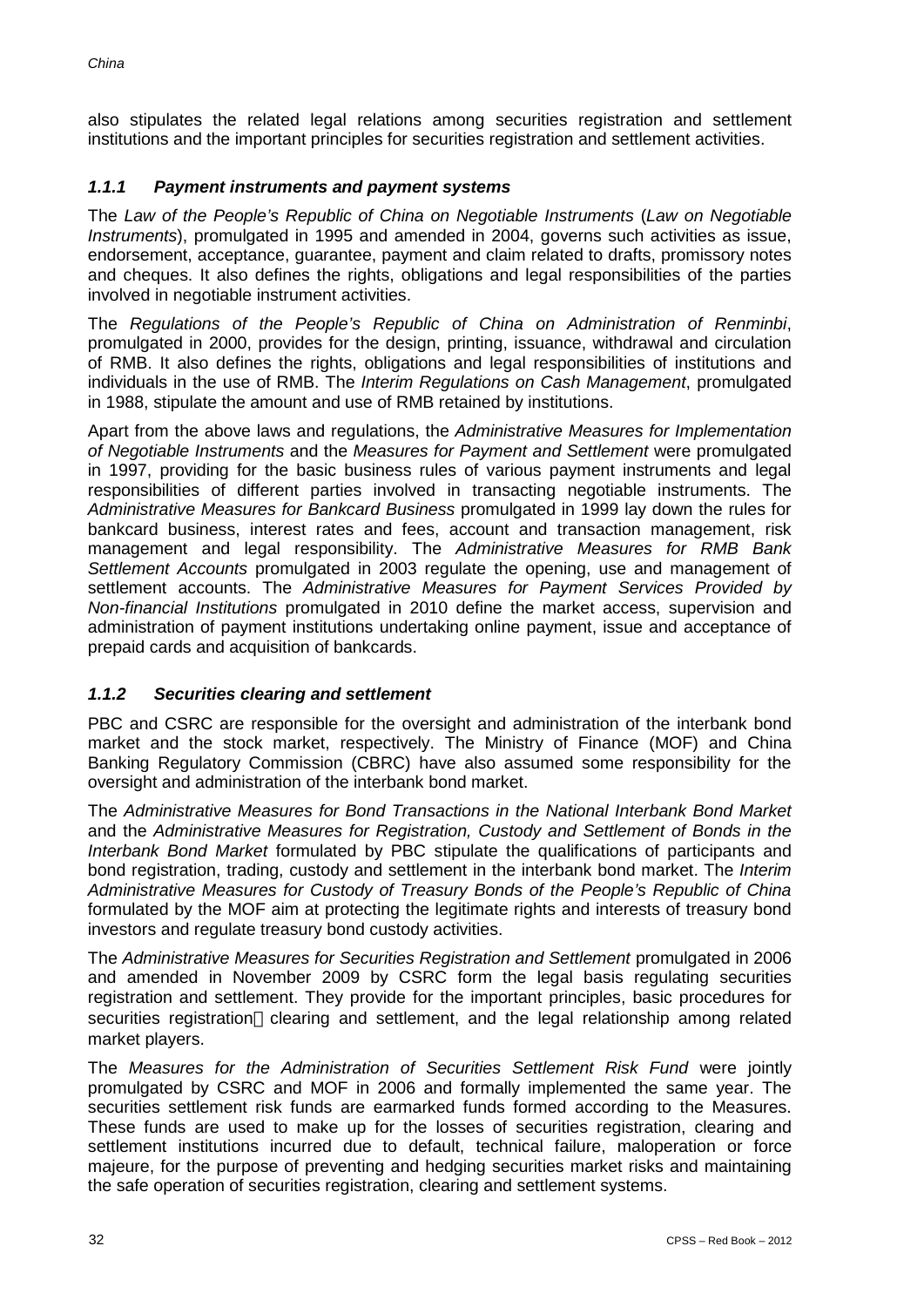## **1.2 The role of the central bank**

#### *1.2.1 Supervision and administration*

The People's Bank of China issues RMB, manages the circulation of RMB and administers its own banknote printing and coin minting enterprises according to the *Law on the People's Bank of China*. Apart from design, printing and issuance of RMB, PBC is also responsible for recalling and destroying damaged or spoiled RMB as well as authenticating RMB.

PBC oversees RMB accounts from the aspects of implementation of the real-name policy and normalisation of routine use of the RMB account, in accordance with laws and regulations such as Article 16.5 and Article 32.1.4 of the *Law of the People's Republic of China on Anti-Money Laundering* (*Anti-Money Laundering Law*) and the *Provisions Concerning the Real-Name Personal Deposit Account System* (No.285 Decree of the State Council of the People's Republic of China). PBC is responsible for the management of the reserve accounts opened by financial institutions with PBC and settlement accounts opened by customers with banking institutions. According to the *Administrative Measures for RMB Bank Settlement Accounts* promulgated in 2003, opening or cancellation of bank settlement accounts for their customers shall be approved by or filed with PBC.

PBC is legally authorised to penalise the depositors and banking institutions which violate the regulations on the management of bank settlement accounts, and oversees the opening, use, modification and cancellation of bank settlement accounts through on-site and off-site inspection. On-site inspection mainly focuses on the annual inspection conducted by PBC branches for the bank settlement accounts within their respective jurisdiction. Off-site inspection refers to the filing or approval of bank settlement accounts by the RMB bank settlement account management system.

According to Article 108 of the *Law on Negotiable Instruments* "the administrative measures for format and printing of negotiable instruments shall be stipulated by PBC". PBC is responsible for the administration of format and printing of negotiable instruments. Article 109 of the *Law on Negotiable Instruments* stipulates that "the specific implementation measures for the administration of negotiable instruments shall be formulated by PBC according to the law and implemented with the approval of the State Council"; Articles 31 and 34 of the *Administrative Measures of Implementation of Negotiable Instruments* stipulate that an administrative penalty shall be imposed on those issuing dud cheques, issuing cheques with signatures/seals inconsistent with the specimen held in banks, or printing negotiable instruments without authorisation.

PBC lays down payment and settlement rules jointly with the State Council's banking regulator in compliance with Article 27 of the *Law on the People's Bank of China*, and oversees the payment and settlement business of banking institutions accordingly. Regulatory measures include inspection, penalty, public criticism and moral suasion. Furthermore, PBC is responsible for policies around the development of the bankcard industry and plays an important role in improving the bankcard environment with its related technical standards to prevent bankcard risks and bankcard crime.

The *Law on the People's Bank of China* has three articles defining PBC's role as a catalyst, operator and regulator of payment, clearing and settlement systems.<sup>2</sup> Any institution or

<sup>&</sup>lt;sup>2</sup> Article 4.9 of the Law on the People's Republic of China states "Maintaining the normal operation of the payment, clearing, and settlement systems"; Article 27 states "The People's Bank of China shall organize or assist in organizing clearing systems among banking institutions, coordinate the efforts of such institutions in matter of clearing and provide services in this regard"; and Article 32 states "The People's Bank of China shall have the right of inspecting the implementation of relevant clearing regulations for banking institutions and other institutions and individuals".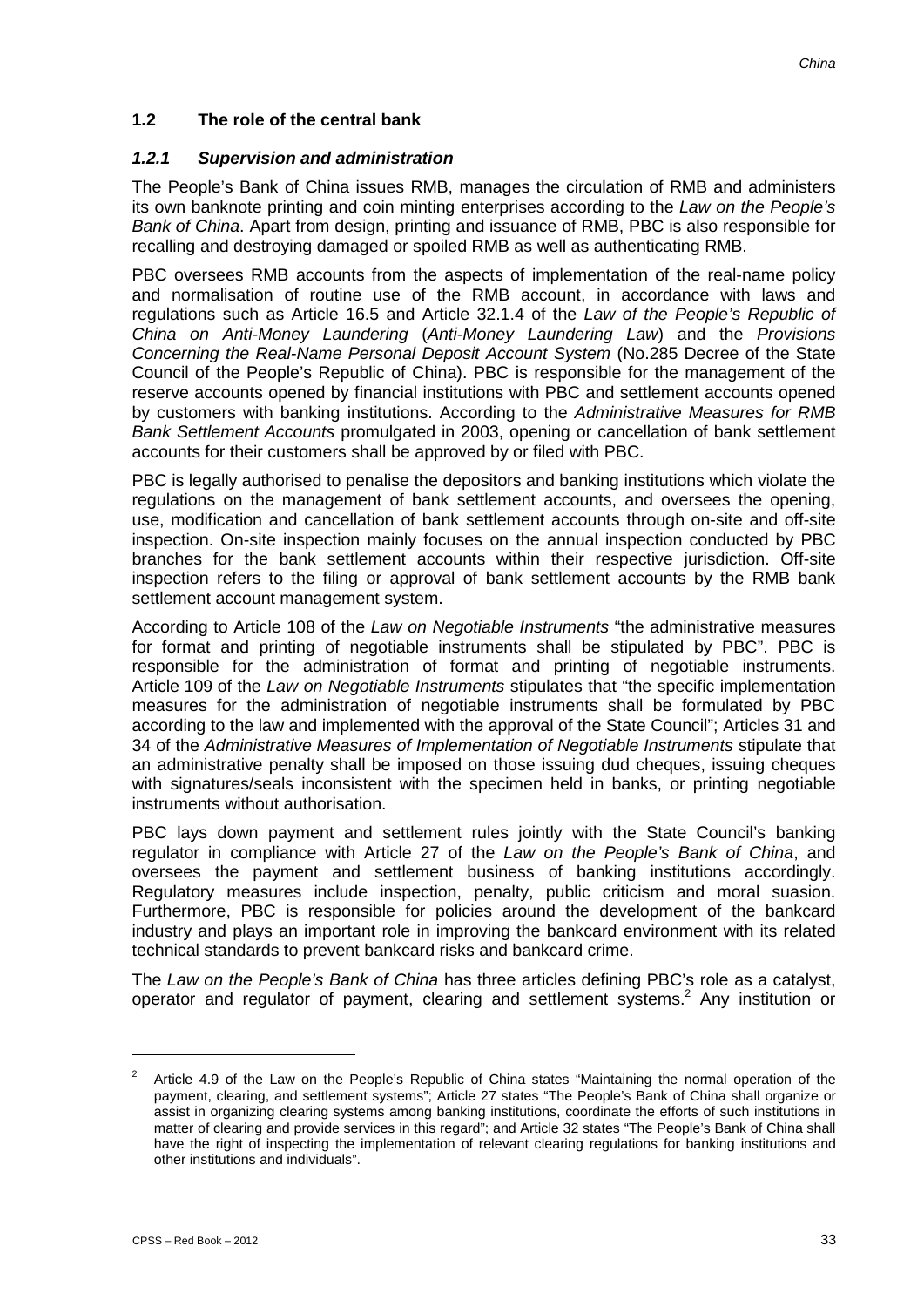individual in violation of relevant provisions of clearing services shall be subject to moral suasion, warning, confiscation of illegal income or imposition of a fine; those committing a crime shall be subject to criminal liability. Moreover, PBC is responsible for the market access of payment services of non-financial institutions and regulation of their payment activities.

PBC is also committed to the development of the bond market and supervises and administers the interbank bond market according to the *Law on the People's Bank of China*. PBC conducts open market operations and implements monetary policy through the interbank bond market.

PBC, as the administrative authority in charge of China Finance Standardization Technical Committee (CFSTC), is responsible for the organising, administration and coordination of financial standardisation. PBC formulates technical specifications and business standards via the CFSTC.

## *1.2.2 Provision of clearing services*

Since 2002, PBC has developed a number of interbank clearing systems, including the China National Advanced Payment System (CNAPS), China Domestic Foreign Currency Payment System, and local clearing systems, to support the application of negotiable instruments, bankcards and other payment instruments. CNAPS is operated by the China National Clearing Center (CNCC) and local clearing systems are mainly operated by PBC branches. At the end of 2010, PBC branches owned and operated 1,017 local clearing houses which provide clearing services for cheques, bank drafts, commercial drafts and banker's promissory notes, etc.

As the bank of the government, PBC has the responsibility of managing the state treasury, managing single accounts of the treasury and overseeing the opening of fiscal deposit accounts. It also provides related services for government payments.

#### *1.2.3 Cooperation with other regulators*

Under the leadership of the State Council, PBC has established a financial supervision coordination mechanism with CBRC, CSRC and China Insurance Regulatory Commission (CIRC) (hereinafter collectively called "PBC and the three commissions"). PBC and the three commissions have strengthened the cooperation and coordination in formulating and implementing monetary and regulatory policies through interdepartmental meetings. They share financial information and jointly study major issues in the financial field, analyse situations and put forward suggestions on prevention of crises and potential risks on a regular or irregular basis.

In March 2009, PBC signed the memorandum of understanding with the Hong Kong Monetary Authority (HKMA) on issues concerning interconnection between a number of monetary payment systems of the Chinese mainland and Hong Kong. In June, PBC and HKMA signed a supplementary memorandum of cooperation, and reached a consensus on the provision of RMB settlement services by banks in Hong Kong. In December 2009, PBC and the Monetary Authority of Macao signed a supplementary memorandum of regulatory cooperation, reaching agreement on regulating individual RMB services and cross-border RMB settlement services provided by banks in Macao, according to their respective responsibilities.

PBC has established a cross-border supervision cooperation mechanism with the central banks of the countries/regions issuing related settlement currencies of the China Domestic Foreign Currency Payment System (CDFCPS), and provides related operation data to these central banks on a quarterly basis.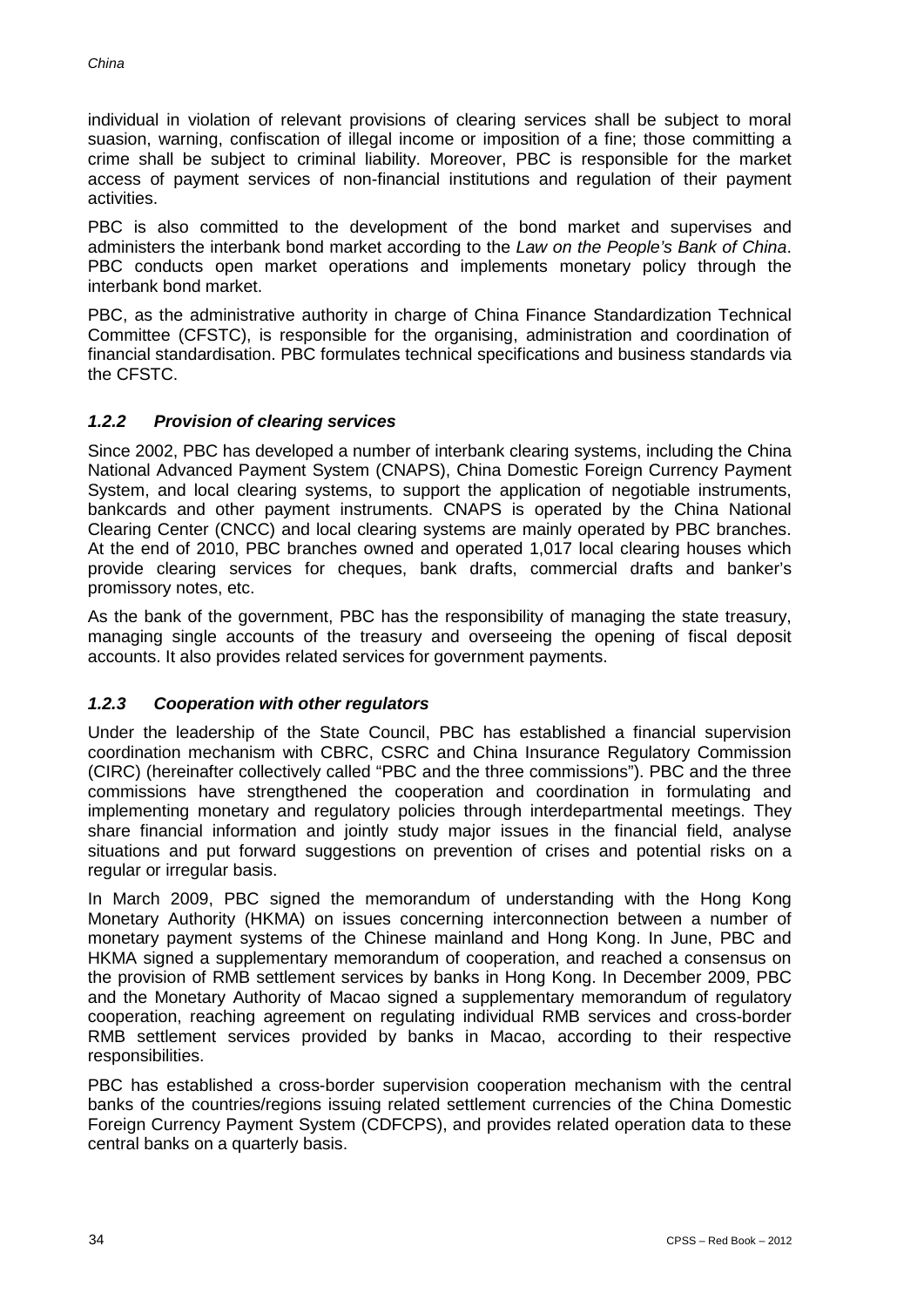## **1.3 The role of other private and public sector bodies**

#### *1.3.1 Payment service providers*

#### *1.3.1.1 Banking institutions*

Banking institutions are commercial banks, urban and rural credit cooperatives and other financial institutions that take deposits from the public. Banking institutions also include policy banks<sup>3</sup> set up within the territory of the People's Republic of China. According to the Law on *Commercial Banks*, banking institutions may engage in payment and settlement business with the approval of the State Council's banking regulator. Banking institutions are the primary providers in the payment services market, offering a range of payment services to the general public via their network in urban and rural areas.

#### *1.3.1.2 Non-bank financial institutions*

Finance companies of enterprise groups (finance companies) are non-bank financial institutions established to enhance the centralised management and improve the efficiency of the funds of enterprise groups, and to provide financial management services for members of groups. According to the *Measures for the Administration of Finance Companies of Enterprise Groups* issued by CBRC, finance companies may provide services of collecting and paying money, accepting bills, discounting bills and so on to their members.

Without approval from PBC, any non-bank financial institution is forbidden to engage in payment and settlement business.

#### *1.3.2 Institutions providing clearing and settlement service*

#### *1.3.2.1 China UnionPay Co., Ltd.*

China UnionPay Co., Ltd. (China UnionPay) is approved and overseen by PBC to provide clearing services for bankcard transactions between issuing institutions and acquiring institutions. It was jointly initiated and established by domestic banking institutions in March 2002 and has its head office in Shanghai.

#### *1.3.2.2 Clearing Center for City Commercial Banks (CCCB)*

CCCB, a non-profit-oriented entity for its members, mainly engages in clearing services and other business approved by PBC. It was initiated by city commercial banks in September 2002 and is registered in Shanghai. It clears transactions relating to bank drafts, online payments, and interbank deposits and withdrawals. It mainly serves city commercial banks, urban credit cooperatives and rural banks.

#### *1.3.2.3 Rural Credit Banks Funds Clearing Center (RCBFCC)*

RCBFCC provides clearing services for real-time electronic fund transfers, bank drafts, and interbank deposits and withdrawals for China's rural credit cooperatives, rural commercial banks, rural cooperative banks and other local financial institutions. RCBFCC was jointly set up by 30 provincial rural credit unions, rural commercial banks and Shenzhen Rural Commercial Bank, and is registered in Beijing.

 $3$  Export-import Bank of China and Agricultural Development Bank of China.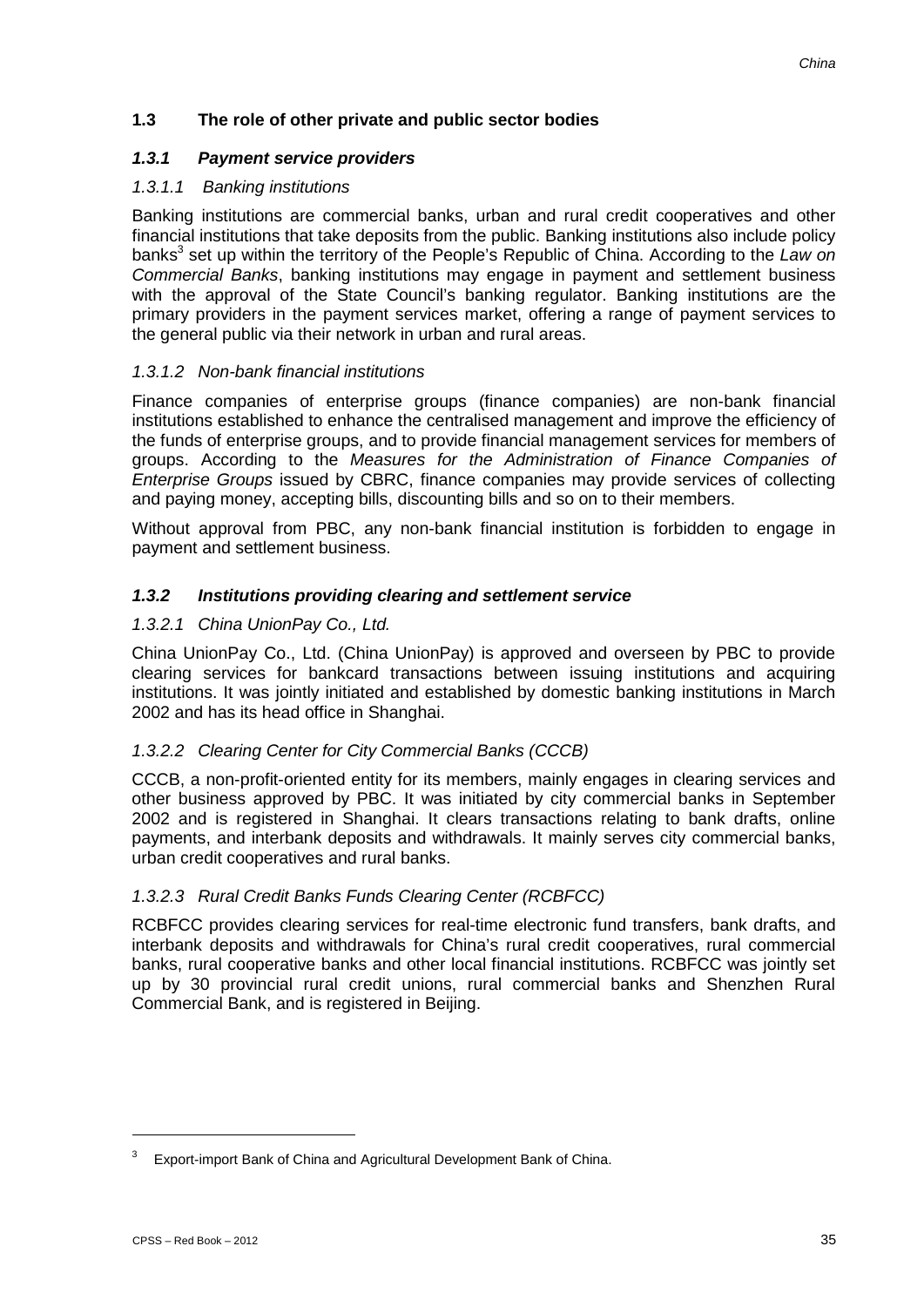## *1.3.2.4 Local clearing houses*

Local clearing houses are institutions that provide physical negotiable instrument exchanges or clearing services for local banking institutions. At the end of 2010, there were 144 local clearing houses owned and operated by private entities in China.

## *1.3.2.5 China Central Depository & Clearing Co., Ltd. (CCDC)*

Founded in 1996, CCDC is responsible for the registration, custody and settlement of most fixed income securities on the interbank bond market. It has linkage with the Open Market Operations System of PBC and provides intermediary and information services in the bond market.

## *1.3.2.6 Shanghai Clearing House (SHCH)*

Founded in 2009, SHCH mainly provides RMB and foreign currency clearing services for both spot and derivatives markets. It is primarily engaged in registration, depository, clearing, settlement, margin management, collateral management, as well as information and advisory services. At present, it provides clearing, settlement, registration and depository services for such financial products as Credit Risk Mitigation Warrants (CRMW) and Super & Short-term Commercial Paper (SCP). SHCH is regulated and overseen by PBC.

## *1.3.2.7 China Securities Depository and Clearing Corporation Limited (SD&C)*

Founded in 2001 and registered in Beijing, SD&C is the sole operator of the registration, clearing and settlement system for the stock market. SD&C has a Beijing Data Branch, a Shanghai Branch and a Shenzhen Branch. It is a non-profit-oriented legal entity established with the approval of CSRC. With its securities clearing and settlement system covering the Shanghai Stock Market and Shenzhen Stock Market and also acting as a central counterparty (CCP) for these two markets, SD&C provides centralised registration, depository, clearing and settlement services on the securities market, and conducts industry self-discipline management.

## *1.3.3 Role of other private and public sectors*

CFSTC is an organisation drafting standards for the financial sector, under the leadership of PBC. The experts of CFSTC come from PBC, CBRC, CSRC, CIRC, financial institutions and research institutions. During the development of standards, CFSTC widely consults with banks, payment institutions, merchants and end users. These standards help to promote the IT application of banking business.

## **2. Payment media used by non-banks**

#### **2.1 Cash payments**

Cash is primarily used in face-to-face retail payments. Cash is mostly held by domestic residents, enterprises and institutions. Only a small amount of cash flows to foreign countries.

At the end of 2010, cash in circulation  $(M_0)$  amounted to CNY 4,462.8 billion (Table 1). During 2006–10,  $M_0$  maintained a high growth rate, higher than that of GDP.  $M_0$  increased by 64.84% in 2010 as compared to 2006.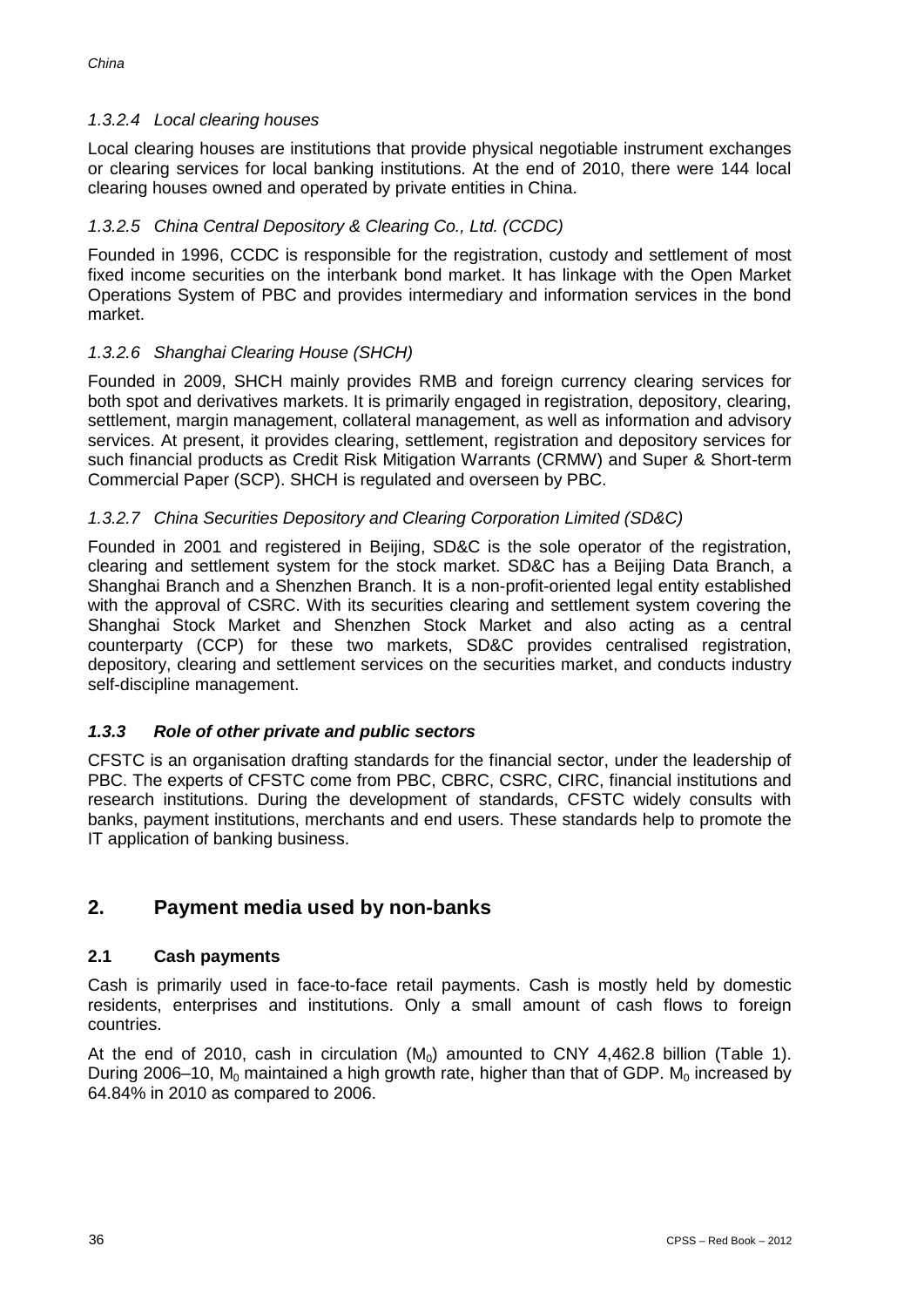| Cash in circulation in China, 2006-10            |        |        |        |        |        |  |  |
|--------------------------------------------------|--------|--------|--------|--------|--------|--|--|
| 2006<br>2008<br>2009<br>2010<br>2007             |        |        |        |        |        |  |  |
| $M0$ (CNY 100<br>million)                        | 27,073 | 30,334 | 34.219 | 38,247 | 44,628 |  |  |
| Year-on-year<br>growth $(\%)$                    |        | 12.05% | 12.81% | 11.77% | 16.68% |  |  |
| Source: China Payment System Development Report. |        |        |        |        |        |  |  |

Table 1

At present, RMB banknotes are available in denominations of 1 jiao, 2 jiao, 5 jiao, 1 yuan, 2 yuan, 5 yuan, 10 yuan, 20 yuan, 50 yuan and 100 yuan, while coins have values of 1 fen, 2 fen, 5 fen, 1 jiao, 5 jiao and 1 yuan. PBC also issues a certain amount of negotiable ordinary commemorative coins (notes) for significant events.

#### **2.2 Non-cash payments**

#### *2.2.1 Non-cash payment instruments*

Non-cash payment instruments mainly include negotiable instruments, bankcards and remittances. In 2010, in terms of volume, they accounted for 3.24%, 92.97% and 3.69%, respectively, of total transactions using non-cash payment instruments. In terms of value, the respective percentages were 31.43%, 27.26% and 40.07% (Table 2).

#### Table 2

**Market share of main non-cash payment instruments in China, 2006–10 (in per cent)**

|                           | 2006    |       | 2007          |       | 2008  |       | 2009  |       | 2010                                               |       |
|---------------------------|---------|-------|---------------|-------|-------|-------|-------|-------|----------------------------------------------------|-------|
|                           | Volumel | Value | <b>Volume</b> |       |       |       |       |       | Value  Volume  Value  Volume  Value  Volume  Value |       |
| Negotiable<br>instruments | 9.23    | 47.87 | 6.33          | 39.88 | 4.81  | 39.71 | 4.09  | 37.73 | 3.24                                               | 31.43 |
| <b>Bankcards</b>          | 84.54   | 15.04 | 88.10         | 18.80 | 90.96 | 20.09 | 91.95 | 23.19 | 92.97                                              | 27.26 |
| Remittances               | 4.89    | 34.88 | 4.45          | 39.80 | 4.03  | 38.99 | 3.82  | 37.75 | 3.69                                               | 40.07 |

Source: China Payment System Development Report.

#### *2.2.1.1 Cheques*

Cheques can be used to withdraw cash and transfer funds, and are mainly used for making payments by governments and enterprises. In 2010, about 872 million cheques were issued, for a total amount of CNY 260.5 trillion, accounting for 92% of total transaction value of negotiable instruments.

Cheques used in local areas are generally cleared by local clearing houses, and physical bills are delivered to drawers' banks via clearing houses. If a cheque is not bounced within the required time, the payee bank has to transfer the money to the beneficiary account.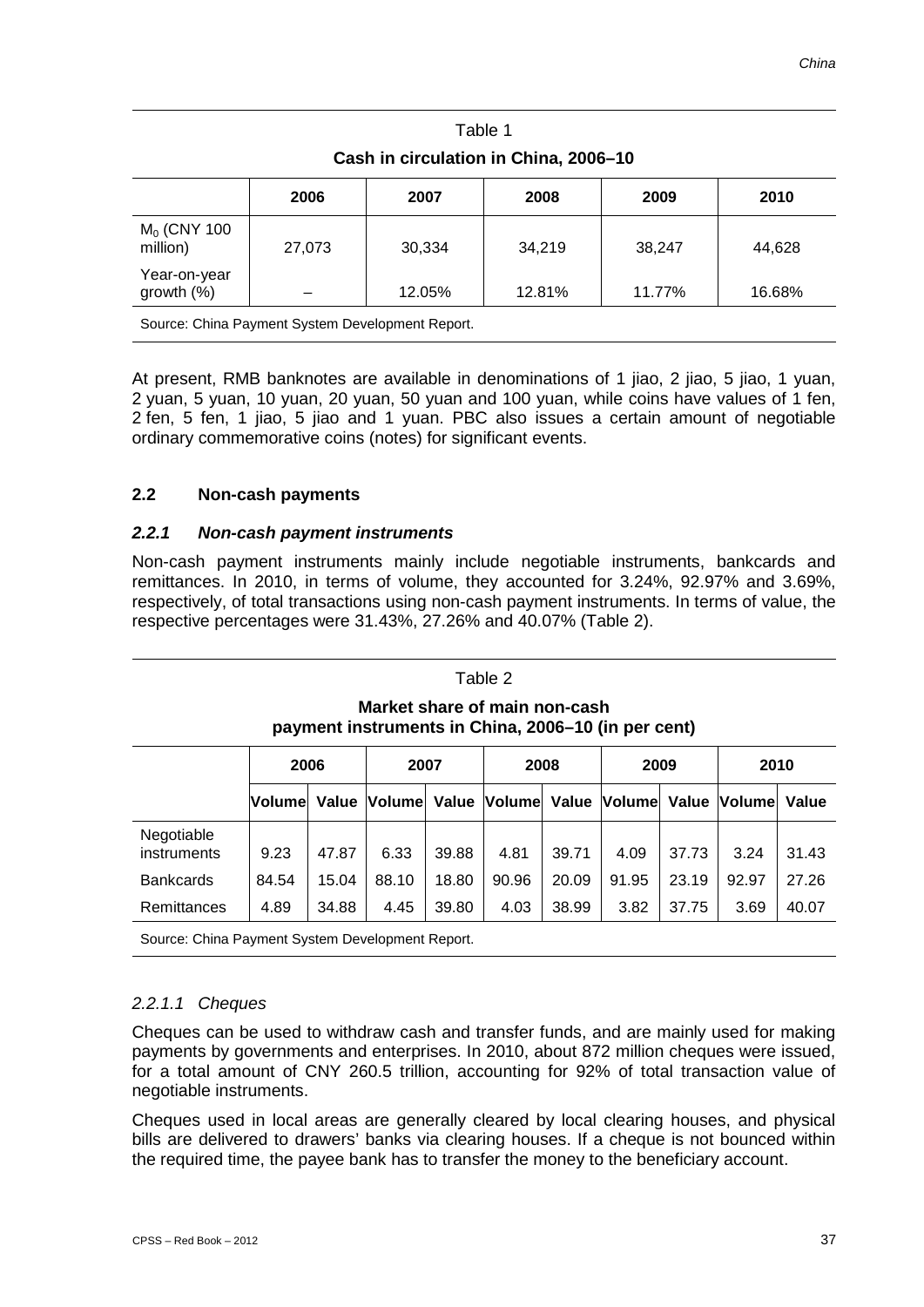In 2007, PBC set up the Cheque Image System (CIS), which achieves cheque image transmission and truncation of physical cheques. It allows for the nationwide use of cheques with an amount below CNY 500,000. In 2010, a total of 8,784,300 transactions were processed via CIS, with a total amount of CNY 404,246 million. Cheque drawers pay CNY 30 to acquire a chequebook containing 25 cheques.

PBC, together with HKMA, launched a two-way settlement of HKD cheques and one-way settlement of RMB cheques in Guangdong Province and Hong Kong. RMB cheques are only used for consumption in Guangdong Province by Hong Kong residents, with a maximum amount of CNY 80,000 per cheque. Two-way settlement of USD cheques was launched in Shenzhen and Hong Kong. Cross-border cheque exchange is carried out by domestic clearing centres and Hong Kong Interbank Clearing Limited. Cross-border funds clearing is carried out via clearing agents. In 2010, 366,800 HKD cheques, 15,000 USD cheques and 700 RMB cheques were handled with a total amount of HKD 41,847 million, USD 450 million and CNY 35 million, respectively.

Any dud cheque or cheque with the signature and seal inconsistent with the specimen held in the bank is bounced, and the drawer will be fined by PBC at 5% of the par value but not less than CNY 1,000. The bearer has the right to demand compensation at 2% of the par value from the drawer. Any institution or individual that issues dud cheques frequently will be forbidden to issue cheques.

Since 2010, drawers have been able to apply for a credit facility from banks. A bank will credit the drawer's account within the predetermined credit line. The cheque credit facility is popular among banks and small to medium-sized enterprises.

#### *2.2.1.2 Bank drafts*

Bank drafts are a kind of negotiable instrument issued by a bank for enterprises or individuals after they deposit in the bank, used to handle inter-city funds transfers or cash withdrawals. Bank drafts are classified as national drafts or (the majority) regional drafts (limited to use in Jiangsu, Zhejiang and Anhui provinces and Shanghai). Regarding drafts for funds transfer issued by different banks, the drafts are to be delivered to the relevant banks for review and disbursement through local clearing houses. After disbursement of a draft, the clearing and settlement between drawer banks and correspondent banks is processed via PBC. In addition, small and medium financial institutions with only a few branches making payments by bank drafts may do this via RCBFCC or CCCCB. In 2010, the transaction volume and value of bank drafts reached 6,792,400 and CNY 4 trillion, respectively.<sup>4</sup>

BEPS has handled regional drafts since December 2008. Correspondent banks accept and review interbank drafts submitted by bearers. Then, they send the related information to drawer banks via BEPS, and pay in real time upon receipt of funds from drawer banks. Bank draft applicants pay a commission of CNY 1 per draft to drawer banks.

#### *2.2.1.3 Commercial drafts*

Commercial drafts are a kind of negotiable instrument issued by enterprises to entrust the payer to pay the specified amount to the beneficiary or the bearer on the designated date unconditionally. Commercial drafts are divided into commercial acceptance drafts and banker's acceptance drafts. Commercial draft's payers are the acceptors. Commercial acceptance drafts are accepted by payers other than banks, while banker's acceptance drafts are accepted by banks. Banks may charge 0.05% of par value when accepting.

<sup>4</sup> Accounting for 0.76% and 1.41% of the total volume and value of negotiable instrument transactions, respectively.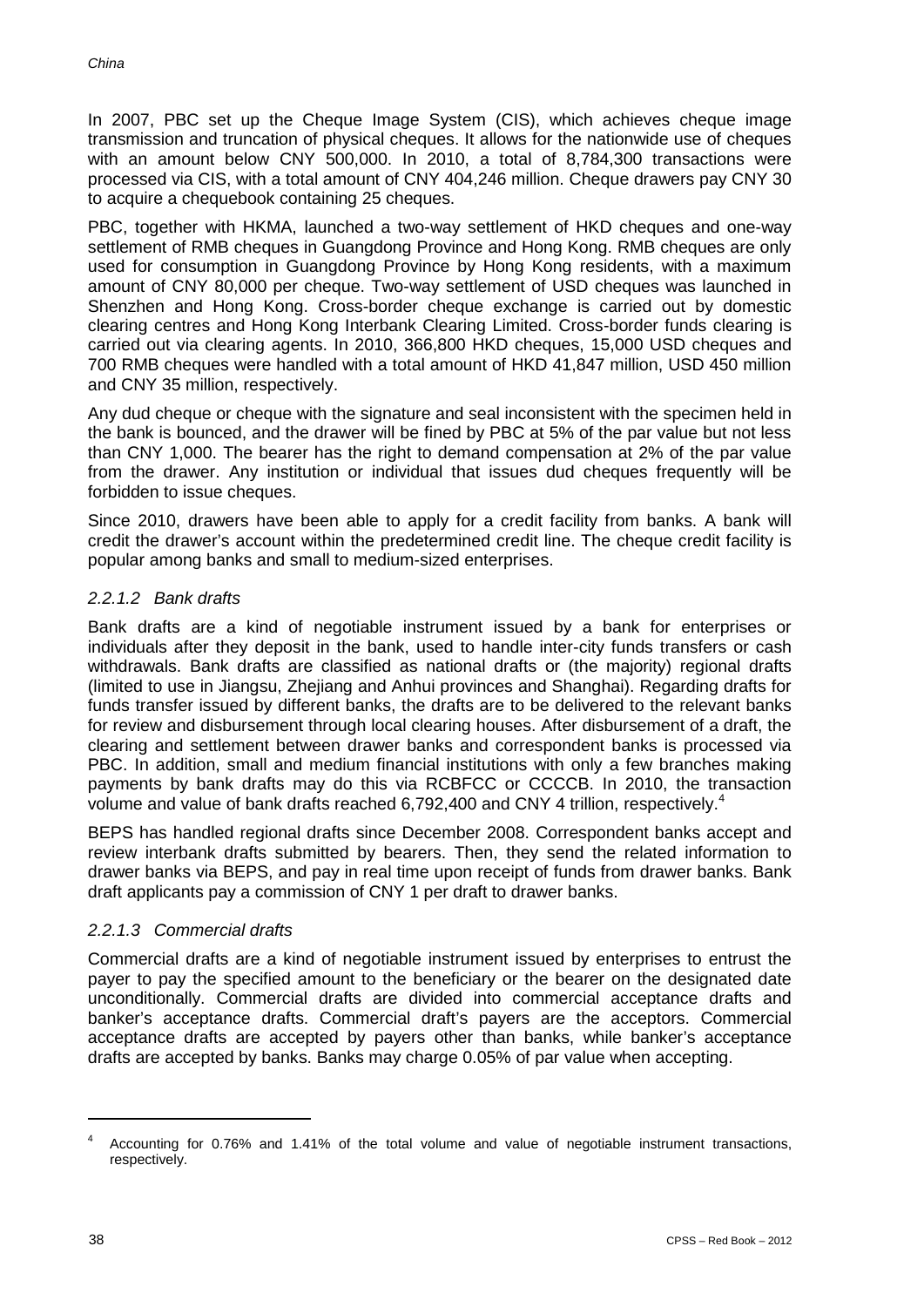Commercial drafts are applicable to commodity transactions. The buyer and the seller may determine a payment period within six months or one year in the case of electronic commercial drafts. The bearer may purchase commodities with the accepted drafts or apply to discount. Upon expiration of commercial drafts, the beneficiary or bearer entrusts its bank to present the draft to the payer bank by exchange or mail. Interbank clearing of commercial drafts is processed by PBC. In 2010, the actual transaction volume and value of commercial draft payments reached 9,367,100 transactions and CNY 10.85 trillion.<sup>5</sup>

The Electronic Commercial Draft System (ECDS) of PBC was put into operation in October 2009, and rolled out nationwide in June 2010, and is also used to support dematerialisation of paper-based commercial drafts with seals or signatures. ECDS minimises fraud risk of commercial drafts. It can support issuances, endorsements, discounts, interbank discounts, rediscounts, pledges, cancellation of pledges, guarantees, presentations and recourses of electronic commercial drafts. Interbank fund clearing of electronic commercial drafts is processed by PBC.

In 2010, 320 banks and finance companies were engaged in electronic commercial draft business, and a total of 284,100 transactions were processed by ECDS, with a total amount of CNY 1 trillion.

#### *2.2.1.4 Banker's promissory notes*

Banker's promissory notes are issued by a bank to an applicant after depositing in the bank. They can be used for funds transfers or withdrawals, or be endorsed within the same clearing region. The note should be payable at sight. With respect to notes with different banks, correspondent banks may charge interest from issuing banks at the interbank offered rate. Banker's promissory notes are widely used in some relatively developed cities and in the regions with a prosperous commodity market.

BEPS has handled banker's promissory notes since May 2008. Correspondent banks receive and review the notes submitted by bearers, then send related information to issuing banks via BEPS, and pay in real time upon receipt of funds from issuing banks. The correspondent banks may not charge interest on funds paid in advance.

In 2010, a total of 7,860,600 banker's promissory notes were issued, for an amount of CNY 8.61 trillion. $6$ 

#### *2.2.1.5 Bankcards*

All bankcards are issued by commercial banks and are bundled with functions such as consumption credit, funds transfer, deposit and withdrawal. Bankcards are divided into debit cards and credit cards. Credit cards have a maximum interest-free repayment period of 60 days. Credit card holders can apply for supplementary cards.

Bankcards are the most popular payment instrument for residents. Debit cards account for around 80% of all cards. At the end of 2010, more than 2.4 billion bankcards had been issued. Expenditure by bankcard (excluding real estate, automobile sales and wholesale transactions) accounted for 35.1% of the total value of retail sales.

<u>.</u>

<sup>5</sup> Accounting for 1.04% and 3.82% of the total volume and value of negotiable instrument transactions.

 $6$  Accounting for 3.02% of total negotiable instrument transactions.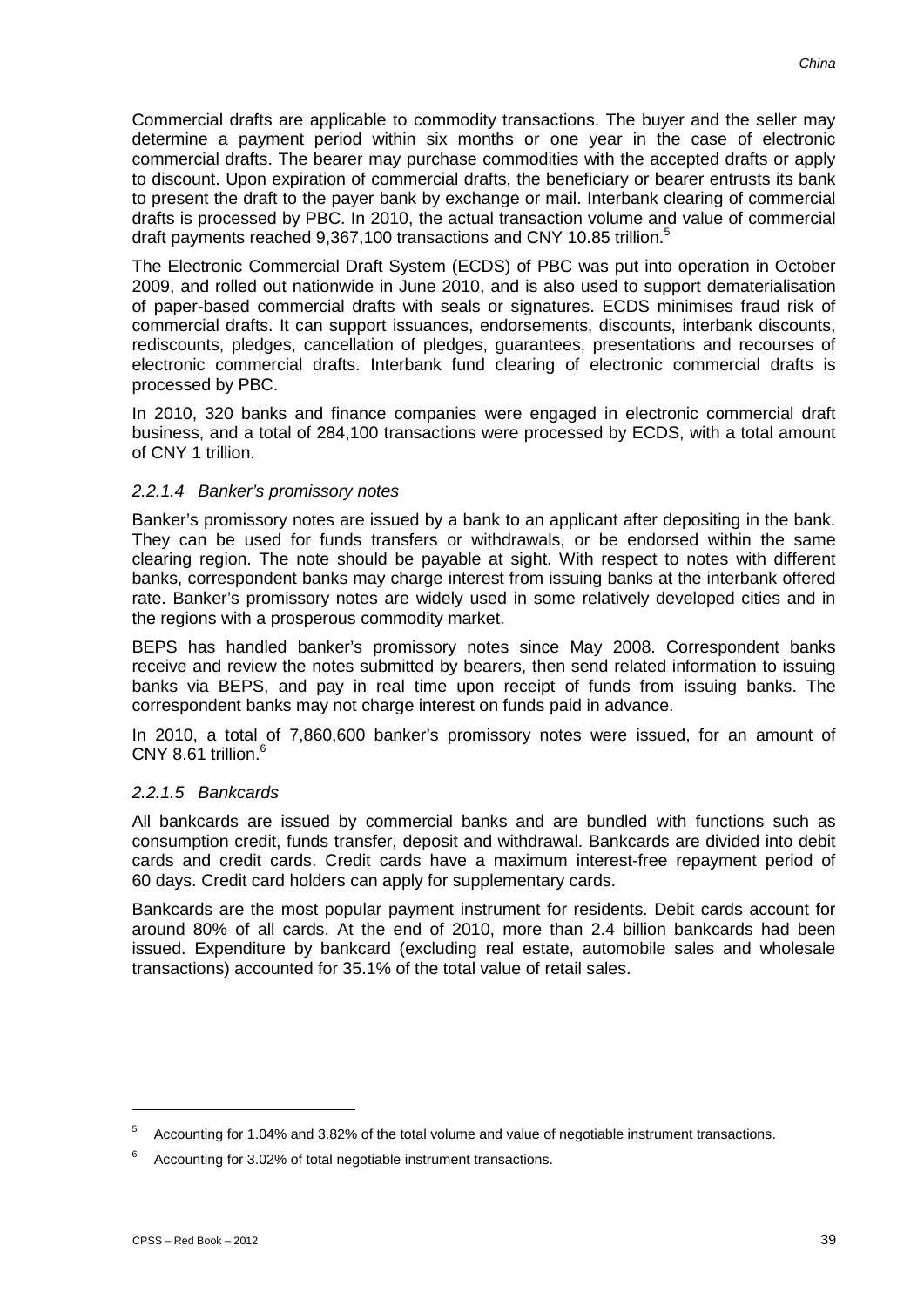## Table 3

#### **Bankcards issued, 2006–10**

Year-end figures

|                                                                    | 2006                               | 2007  | 2008  | 2009  | 2010  |
|--------------------------------------------------------------------|------------------------------------|-------|-------|-------|-------|
| Number of cards (in millions)                                      | 1.131                              | 1.500 | 1.800 | 2,066 | 2.415 |
| ----<br>$\sim$<br>$\sim$ $\sim$ $\sim$ $\sim$ $\sim$ $\sim$ $\sim$ | $\sim$ $\sim$ $\sim$ $\sim$ $\sim$ |       |       |       |       |

Source: China Payment System Development Report.

In 2005, PBC issued the *China Financial Integrated Circuit Card Specifications* (JR/T 0025-2005) as the basic technical standards for integrated circuit (IC) card applications in the financial sector. China launched pilot projects for financial IC card applications, and gradually introduced IC cards into such fields as social insurance, transport and medical treatment.

#### *2.2.1.6 Remittances*

Remittances mainly involve credit transfers. They have been the primary means of inter-city payment for a long time. The value of remittances accounts for the largest proportion of that of payment instruments. Interbank remittances are generally processed by PBC. Part of local remittances is processed by local clearing systems. In addition, remittances originated by small and medium financial institutions with only a few branches may be cleared via RCBFCC or CCCCB. The volume of remittances reached 1,022 million transactions in 2010, for a total amount of CNY 362.72 trillion.

## *2.2.1.7 Domestic letters of credit (domestic L/C)*

Domestic L/C are issued by a bank to the beneficiary at the request of the applicant, within a specified period based on the related documents. In 2010, the volume and value of domestic L/C reached 61,200 transactions and CNY 557,316 million.

#### *2.2.1.8 Regular debit/credit*

Regular debit is a kind of bulk collection originated regularly by the beneficiary's bank to the payer's bank based on the contracts/agreements. It can be used to collect utility fees for water, electricity and gas, etc. Regular credit is a kind of bulk payment originated regularly by the payer's bank to the beneficiary's bank based on the contracts/agreements. It can be used to pay salaries, pensions, insurance premiums and treasury, etc. Contracts or agreements shall be signed between debit beneficiaries and banks and between credit payers and banks to define their respective rights and responsibilities. Interbank regular debit/credit transactions are generally processed by PBC. Part of local regular debit/credit transactions is processed by local clearing system.

#### *2.2.2 Non-cash payment terminals*

Terminals accepting bankcards mainly include ATMs and POS terminals.

ATMs have the functions of inquiry, funds transfer, deposit and withdrawal. Some new ATMs also have such functions as loading value for mobile phones, paying utility bills, etc.

ATMs are emplaced and maintained by commercial banks or third parties, while cash loading is done only by the commercial banks. The services provided by different commercial banks via ATMs have no difference, but differ slightly in charging.

POS terminals are mainly used in consumption. POS terminals can be emplaced by acquiring institutions or third parties. In general, POS terminals are not allowed to be used for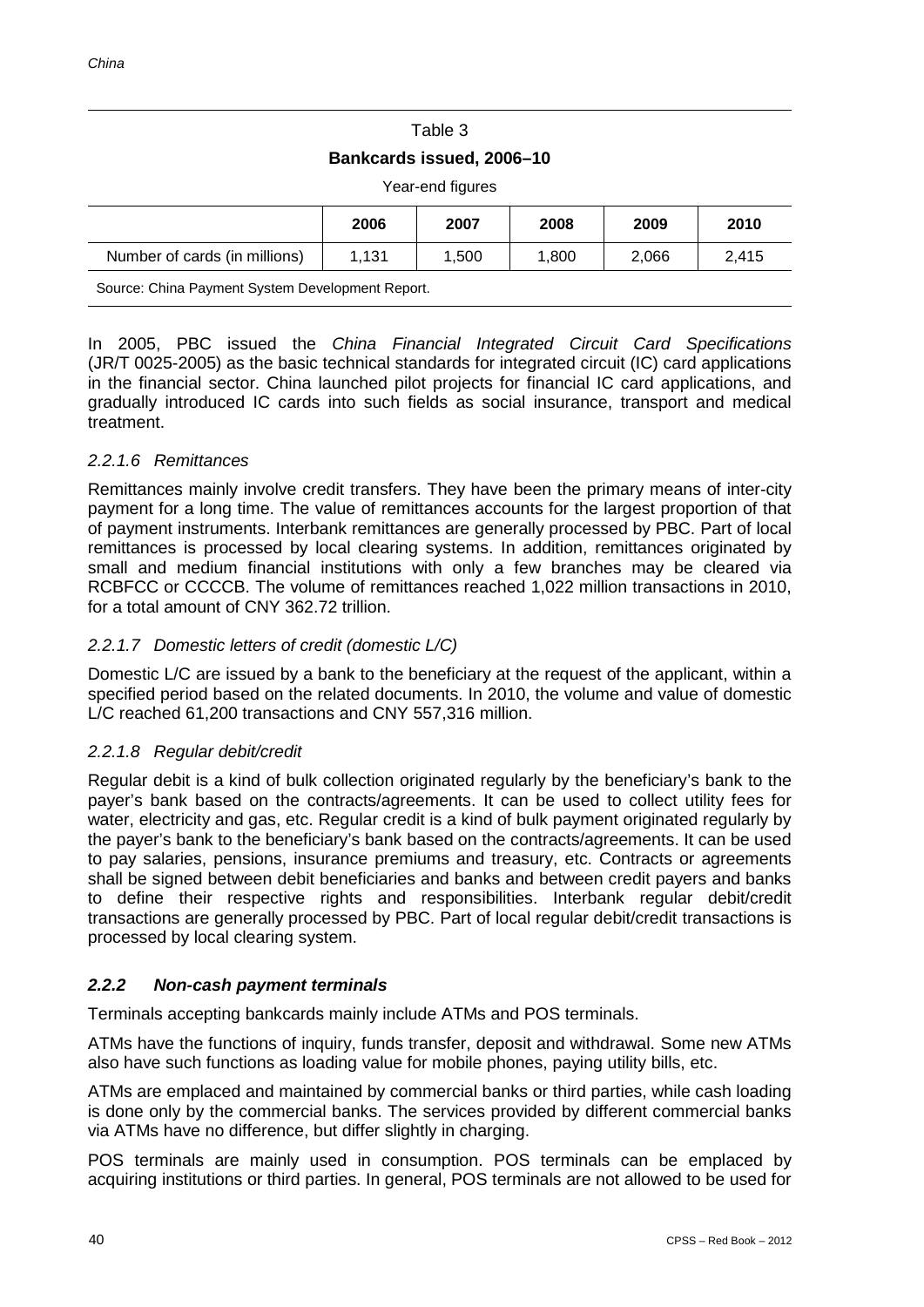withdrawal. However, to improve the payment environment in rural areas, withdrawals below CNY 1,000 are allowed at chartered merchants / appointed stores.

At the end of 2010, there were 2,183,000 chartered merchants, 3,334,000 POS terminals and 271,000 ATMs, respectively.

#### Table 4 **Number and growth rate of chartered merchants, POS terminals and ATMs, 2006–10 Item 2006 2007 2008 2009 2010 Chartered** merchants (10,000) **Growth** rate % | 12.67 | 21.82 | 44.25 | 38.48 | 61.65 At year-end | 52.1 | 73.92 | 118.17 | 156.65 | 218.3 POS terminals (10,000) Growth rate % | 21.04 | 36.32 | 66.39 | 56.32 | 92.57 At year-end | 81.8 | 118.12 | 184.51 | 240.83 | 333.4 ATMs (10,000) Growth<br>rate % rate % | 1.57 | 2.52 | 4.45 | 4.74 | 5.61 At year-end | 9.78 | 12.3 | 16.75 | 21.49 | 27.1

Source: China Payment System Development Report.

## *2.2.3 Recent developments*

With the rapid development of IT and the internet, electronic payments, especially online payments, have developed rapidly.

Online payments include internet payments, mobile payments, telephone payments and digital TV payments through public or dedicated networks. Among them, internet payments play a dominant role.

At present, banks are the primary providers of internet payment services. They can provide the services independently or cooperate with non-financial institutions to do so. In 2010, the total number of internet payment users of commercial banks reached 246 million, and the volume and value reached 8,498 million and CNY 522.39 trillion, respectively. Interbank clearing for internet payments is mainly processed by PBC.

China's mobile payments have developed rapidly. At the end of 2010, there were 859 million mobile phone users. Mobile payments can be used for remote payments and near-field payments. The total number of mobile payment users of commercial banks reached 90 million, and the volume and value reached 118 million and CNY 570 billion, respectively.

## *2.2.4 Interchange fee regulation*

The interchange fee for international bankcards used in China shall comply with the rules of international card organisations, while the fee for domestic bankcards shall comply with relevant domestic provisions.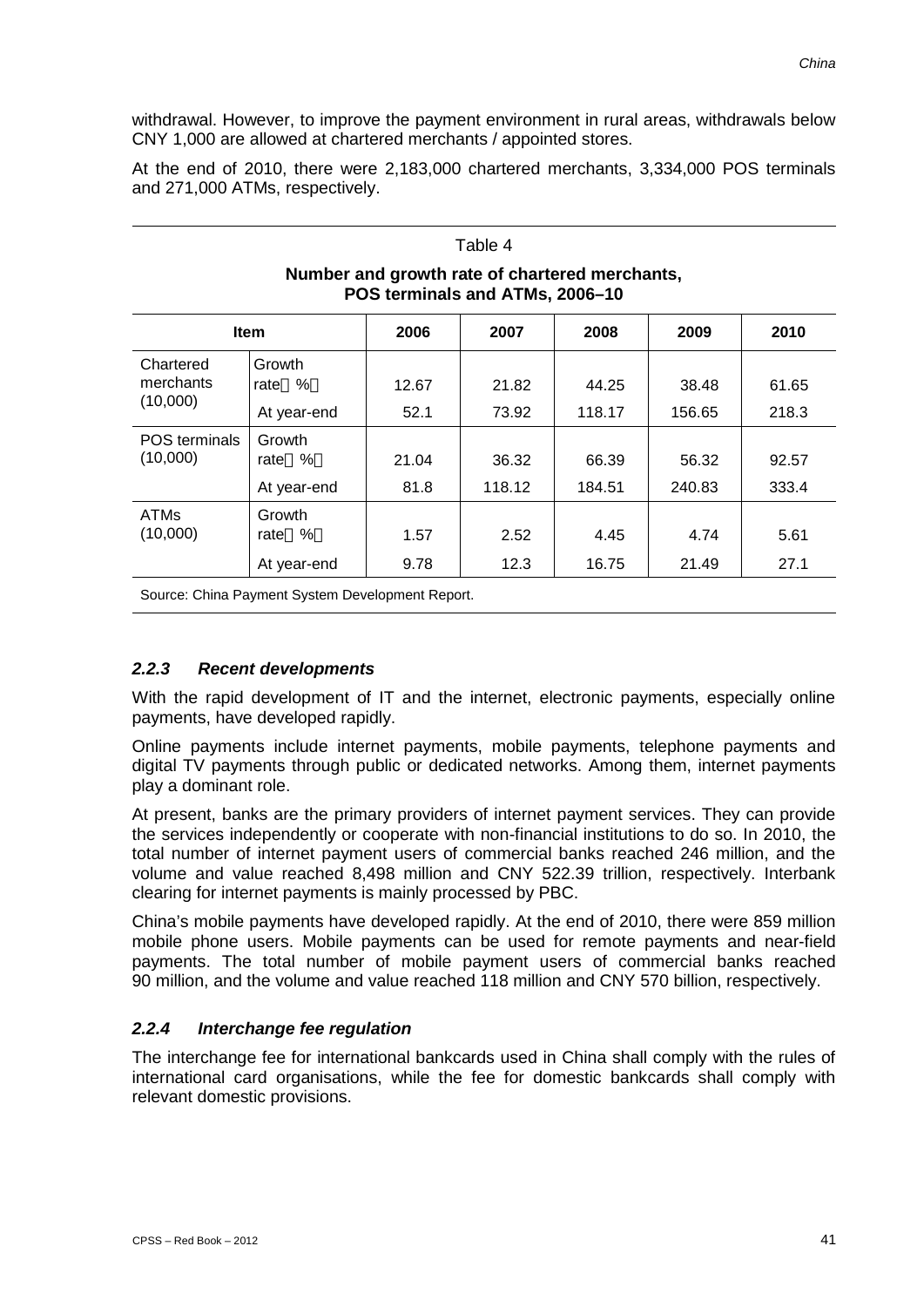## **3. Interbank clearing and settlement systems**

## **3.1 General overview**

PBC has developed several interbank payment systems, which include the High-Value Payment System (HVPS), the Bulk Electronic Payment System (BEPS), the Cheque Imaging System (CIS), the Internet Banking Payment System (IBPS) and the China Domestic Foreign Currency Payment System (CDFCPS). These systems are owned by PBC. HVPS, BEPS and IBPS are the three primary application systems of the China National Advanced Payment System (CNAPS). As the RTGS system in China, HVPS has been in operation nationwide since June 2005.

## **3.2 High-Value Payment System (HVPS)**

HVPS mainly handles inter-city and local credit transfers above a given value as well as urgent low-value transfers electronically. Payment instructions are sent in real time and cleared transaction by transaction.

## *3.2.1 Institutional framework*

PBC has promulgated the *Measures for Processing of HVPS Business*, *Procedures for Processing of HVPS Business*, *Measures for Administration on Automatic Pledge Financing*, *Measures for Operational Administration on China National Advanced Payment System* and *Measures for Administration on Access into and Withdrawal from Payment System of Banking Institutions* to lay down the rights, obligations and responsibilities of the parties concerned.

## *3.2.2 Participation*

Participants in HVPS are divided into direct, indirect and chartered participants.

Direct participants are the commercial banks which have RMB reserve accounts<sup>7</sup> with PBC, and are directly linked to HVPS through their internal systems. Direct participants also include city-level branches of PBC.

Indirect participants are the commercial banks which have no direct link to HVPS and entrust direct participants to submit and receive interbank payments. Indirect participants also include county-level branches of PBC.

Chartered participants are approved by PBC to have direct access to the payment system as a third party. They can handle specified payment transactions by HVPS.

At the end of 2010, there were 1,729 direct participants, 100,510 indirect participants and 6 chartered participants.

## *3.2.3 Types of transactions*

Transactions processed in HVPS are ordinary credit transfers, third-party funds transfers and local netting transactions.

Ordinary credit transfers are originated by the payer's bank and sent in real time to the National Processing Center (NPC), which transfers the funds to the payee's bank immediately after settlement.

<sup>7</sup> With the approval of PBC.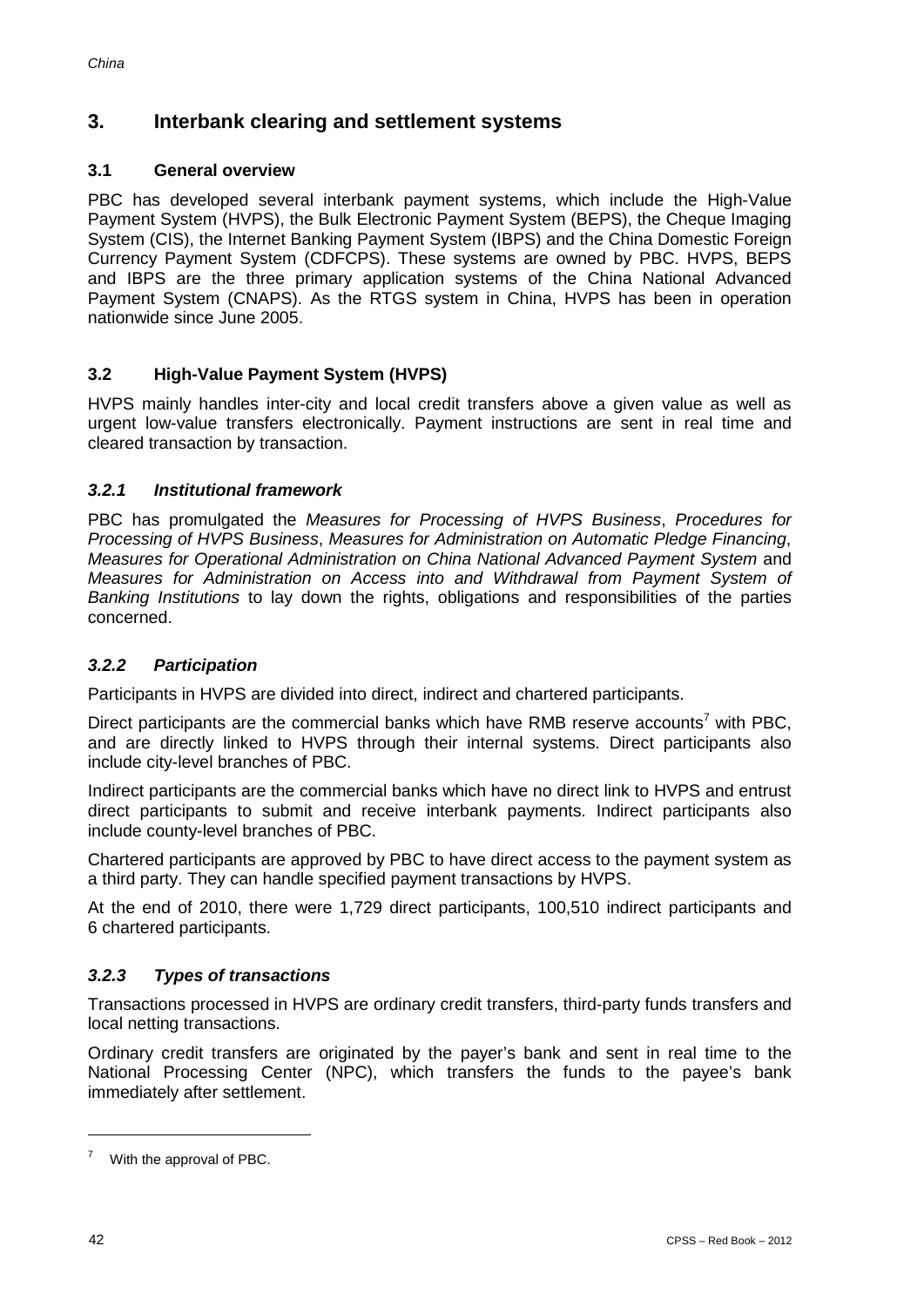Intermediary credit transfers are originated by the chartered participants. They send netting positions or gross positions of related trading parties to HVPS for debiting or crediting of trading parties' accounts. After settlement, HVPS notifies the third party, debtors and creditors.

Local netting transactions are net amounts to be settled that are submitted by local clearing houses through local PBC branches.

## *3.2.4 Operation of the system*

CNAPS has two tiers of processing centres, the National Processing Center (NPC) and processing centres at provincial cities, plus Shenzhen City Clearing Processing Centers (CCPCs). CCPCs are connected to NPC by dedicated communication networks. For transactions processed in HVPS, NPC receives and forwards payment transactions, and submits transactions to the clearing account management system in real time. CCPCs are responsible for forwarding and receiving payment transactions. The participants are mainly connected to CCPCs. But chartered participants, such as CCDC and SHCH, connect directly to NPC.

Bank of China (Hong Kong) and Bank of China (Macao) have joined HVPS as direct participants. They are clearing agents in Hong Kong and Macao. Payments between mainland China and Hong Kong/Macao are sent and settled by their intrabank system and HVPS.

NPC has dual hot backup at the active site and another backup system at the passive site.

HVPS operates on business days. One business day is composed of four phases: start of day, business hours, clearing window, and end of day. Business hours are from 08:30 to 17:00. The clearing window opens from 17:00 to 17:30 when necessary for short participants to raise money. End of day processing starts after the clearing window. Each phase of the day can be adjusted when necessary.

## *3.2.5 Settlement procedures*

All interbank payments are settled on reserve accounts (clearing accounts) of commercial banks in the central bank. HVPS will check the balance on the clearing account before debiting the participant. Once the transaction is settled, the payment is final. If the balance of a direct participant is insufficient, its subsequent payments will be queued. From 17:00 to 17:30, the system only handles payment instructions which will supply liquidity to short participants. At 17:30, the system continues to settle net positions which must be settled on the same business day, and returns and cancels unsettled transactions in the queue. At the end of the day, after completing the reconciliation with commercial banks, HVPS sends the statement of every clearing account to the correspondent commercial bank and downloads balances of all the clearing accounts to the Accounting Booking System (ABS).

ABS is distributed in 341 city-level PBC branches. In order to enhance processing efficiency and strengthen liquidity management, PBC has placed all the clearing accounts of the direct participants in HVPS. ABS is connected to HVPS. During the day, HVPS keeps records on all the accounts; at the end of the day, HVPS sends the account balances to ABS.

#### *3.2.6 Risk management*

HVPS risks primarily include liquidity risk, credit risk, legal risk and operational risk.

HVPS provides such functions as account inquiry, balance warning, business queuing, clearing window and automatic pledge financing, which help to improve liquidity management. It also takes such measures as business limitation, account balance control and debiting control to strengthen the management of credit risk.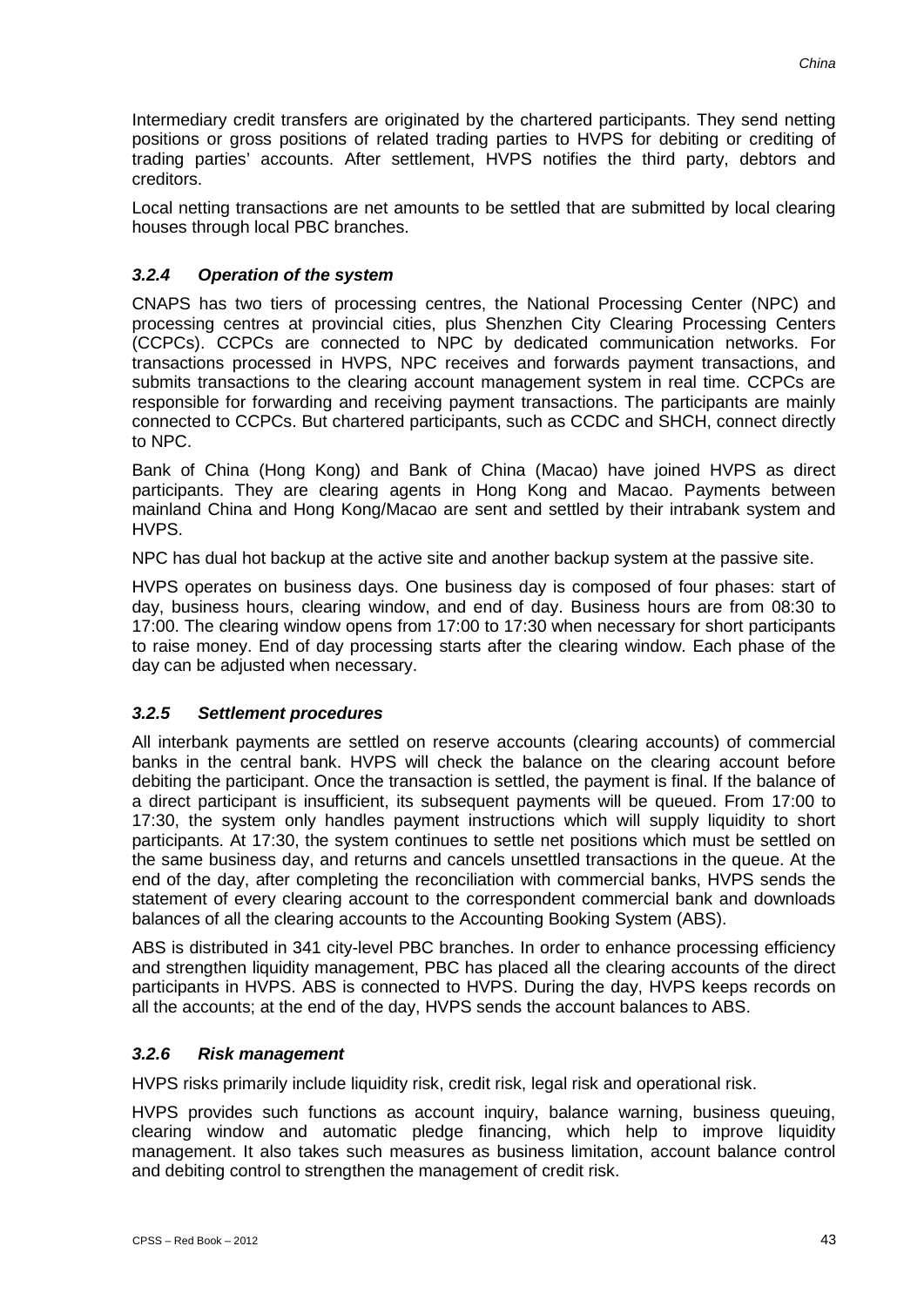In order to prevent legal risk, PBC has formulated a series of regulations, rules and procedures on payment transaction processing, automatic pledge financing and operational management.

Many measures have been taken to ensure HVPS runs safely and steadily and avoids risks resulting from technical failures and manual mistakes. The measures include adoption of highly reliable networks and computers, encryption in communications and business, checks on instruction format and authority, checks on balances at the end of the day/year, and establishment of a mechanism for dealing with failure and disaster.

## *3.2.7 Pricing*

PBC charges fees to the originating participants, purely to cover operating and maintenance costs in the long run. For every payment transaction, the charge is CNY 5.5. For inquiries, return applications and other non-payment messages, the charge is CNY 1.

## *3.2.8 Major ongoing and future projects*

PBC is developing the second generation of CNAPS. This will support banking institutions in accessing the system from one entry point and adapting to their centralised business processing. It will support the PVP settlement of RMB and foreign currencies in the foreign exchange market to reduce risks. It will support message exchange and settlement of transactions in cross-border RMB payments. It will have such functions as HVPS queue matching, "cash pool" management and automatic lending to cope with liquidity risk. It will also adopt ISO 20022 to promote interoperability between different systems.

## **3.3 Bulk Electronic Payment System (BEPS)**

BEPS deals mainly with local and non-local paper-based debit payments as well as low-value credit transfers below a given value. In June 2006, BEPS was put into operation nationwide. The system sends payment instructions in bulk, nets in real time and settles at regular times.

#### *3.3.1 Institutional framework*

PBC has promulgated *Measures for Processing of BEPS Business*, *Procedures for Processing of BEPS Business*, *Measures for Administration on Pledge Financing of BEPS Business* and *Measures for Operational Administration on China National Advanced Payment System* to regulate rights, obligations and responsibilities of the parties concerned.

At the end of 2010, BEPS had 1,730 direct participants, 100,510 indirect participants and 16 chartered participants.

## *3.3.2 Participation*

Participants in BEPS are divided into direct, indirect and chartered participants.

Direct participants include the commercial banks and the city-level branches of PBC which have opened clearing accounts in PBC,<sup>8</sup> and are linked directly to BEPS.

Indirect participants are the commercial banks and county-level branches of PBC which have no access to BEPS and thus entrust direct participants to submit and receive interbank payments.

<sup>8</sup> With the approval of PBC.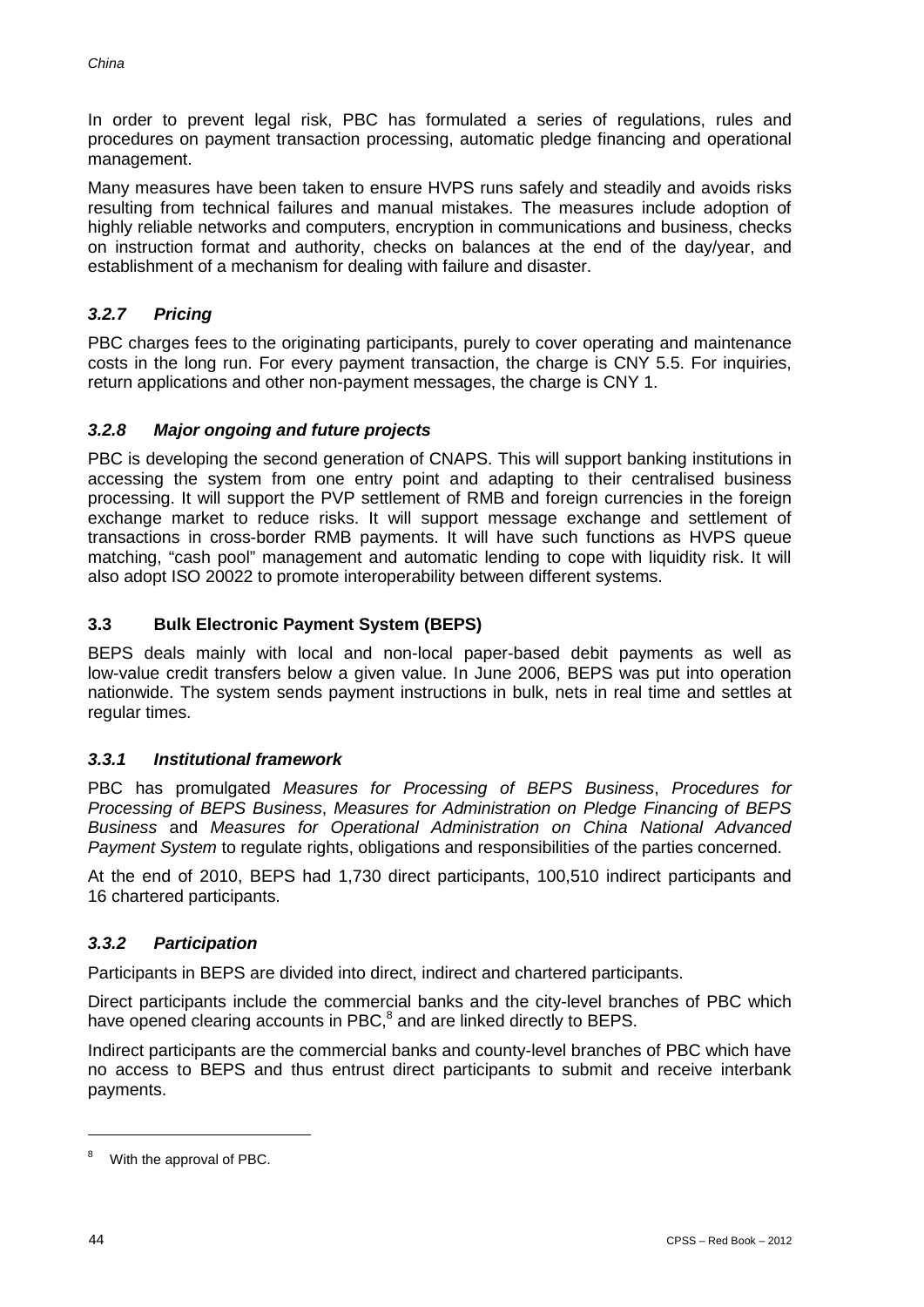Chartered participants are approved by PBC to have direct access to the payment system as a third party. At present, the chartered participants of BEPS mainly include centralised collection and payment centres.

#### *3.3.3 Types of transactions*

BEPS can process seven types of basic transaction: ordinary credit, periodic credit, real-time credit, ordinary debit, direct debit, real-time debit and information service. At present, the ceiling on ordinary credit and standing order transactions handled by BEPS is CNY 50,000; there is no ceiling for other payment transactions.

## *3.3.4 Operation of the system*

BEPS and HVPS operate on the same technical platform and share the same mainframe, communication network, basic data storage and clearing accounts.

The transactions of BEPS are processed on two levels: NPC and CCPCs. NPC receives and forwards payment transactions and information, nets payment transactions across CCPCs, and regularly submits the net amounts to HVPS for settlement. CCPCs receive and forward payment transactions and information, net payment transactions covered by the same CCPC and regularly submit the net amounts to HVPS for settlement.

BEPS runs constantly for 24 hours a day and 7 days a week. The processing cycle of the system runs from 16:00 on T-1 to 16:00 on T. Funds are settled between 8:30 and 17:00 on business days of HVPS. PBC may adjust the business days and settlement days of BEPS when necessary.

## *3.3.5 Netting and settlement*

BEPS provides periodic settlement on financial institutions' accounts for the net balance of payment transactions. NPC and CCPCs conduct real-time bilateral netting of transactions within the net debit cap. They submit the netting positions to HVPS for settlement at the designated time. Once the transaction is netted, the payment is final and irrevocable.

#### *3.3.6 Risk management*

BEPS risks primarily include liquidity risk, credit risk, legal risk and operational risk. In order to prevent liquidity risk, BEPS provides functions such as netting queuing, adjustment of the net debit cap and matching of queuing transactions.

To strengthen credit risk management, BEPS shares the same clearing accounts system with HVPS, and is also designed to have the central bank as the central counterparty and set a net debit cap for all direct participants. Only payments within the net debit cap can be netted. Otherwise, they will be queued. Where the net debit cap is guaranteed by collateral and earmarked funds, if a direct participant presents a credit risk and is unable to settle its net debit position, PBC can take the collateral and earmarked funds.

PBC has formulated a series of rules and procedures on payment transaction processing, collateral management and operational management.

Many measures have been taken to ensure BEPS safety and reliability and avoid risks resulting from technical failures and manual mistakes. The measures include adoption of highly reliable networks and computers, encryption of communications and business, checks on instruction format and authority, equivalence checks on balances at the end of the day/year, and establishment of a mechanism for dealing with failure and disaster.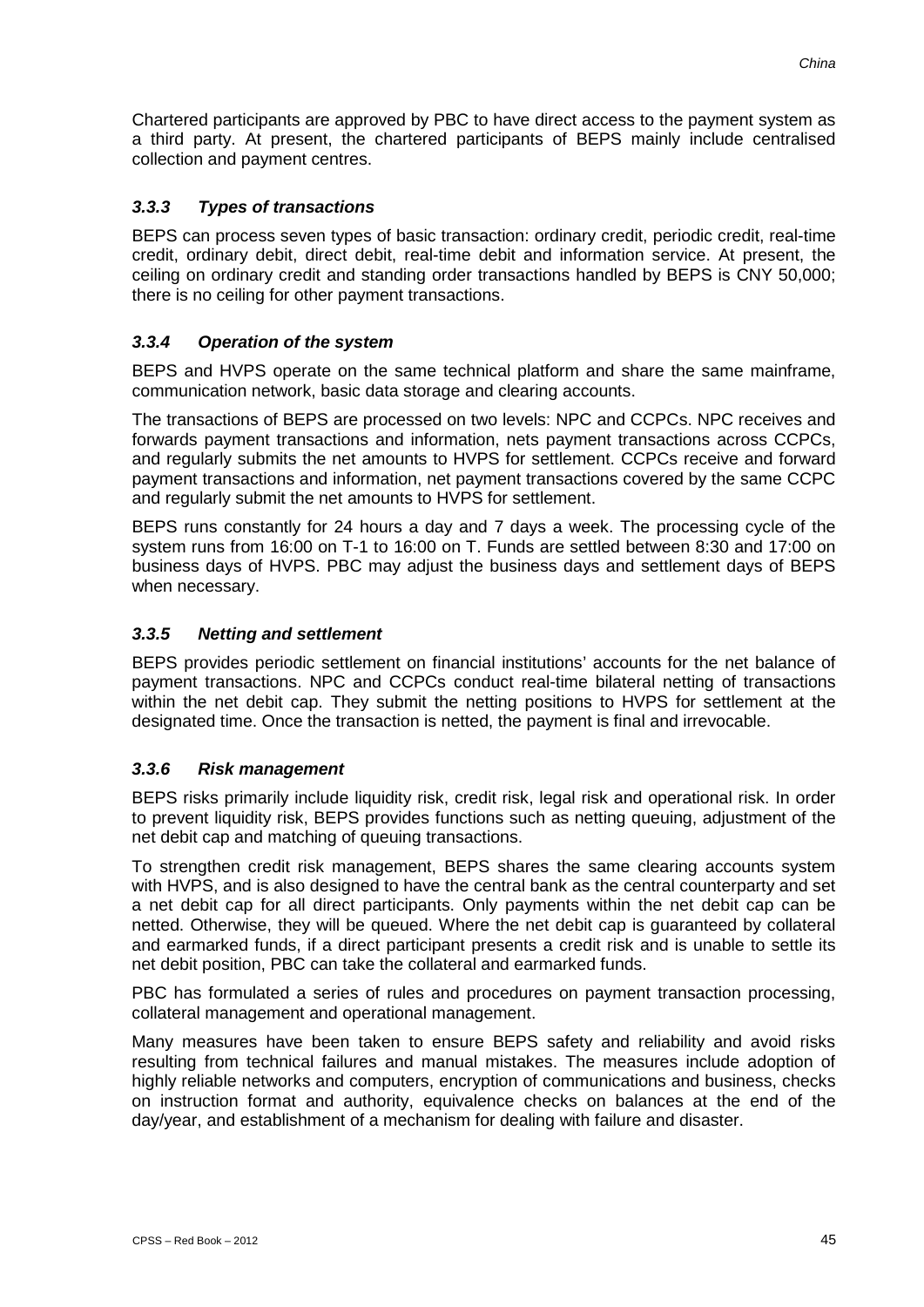## *3.3.7 Pricing*

PBC charges fees to the originating participants, purely to cover operating and maintenance costs. Differentiated charging rates are applied to local and inter-province payment transactions. The charge for inter-province payments is 1.5 times that for local payments. To adjust the peak volume of the system and balance the volume in different time periods, PBC also sets different rates by processing time. At present, for every payment transaction by BEPS, PBC charges from CNY 0.03 to 1.25. For non-payment messages, the rate charged differs by data flow, ranging from CNY 0.01/kb to CNY 1/kb.

#### *3.3.8 Development of the new-generation payment system*

See Section 3.2.8.

## **3.4 Internet Banking Payment System (IBPS)**

IBPS mainly handles interbank retail payment transactions via the internet, enabling customers to submit online payments and obtain results in real time. IBPS has been put into operation nationwide since August 2010.

#### *3.4.1 Institutional framework*

PBC has promulgated *Measures for Processing of IBPS Business*, *Procedures for Processing of IBPS Business*, and *Measures for Operational Administration on IBPS* to clarify rights, obligations and responsibilities of the parties concerned. At the end of 2010, 120 commercial banks had access to IBPS, mainly covering all the commercial banks that have launched internet banking services.

#### *3.4.2 Participation*

IBPS has direct and indirect participants. Direct participants are banking institutions with direct access to the system.

Banking institutions with direct access are commercial banks which have RMB reserve accounts with PBC, and are linked directly to IBPS. Other banking institutions can entrust direct participants with the submission/receipt of payments.

#### *3.4.3 Types of transactions*

IBPS mainly handles internet credit and debit transfers initiated by commercial banks.

#### *3.4.4 Operation of the system*

The internet banking systems of commercial banks approved by PBC are connected directly to IBPS from one entry point.

IBPS offers service around the clock. Its operation cycle can be adjusted and is consistent with BEPS. Since the system allows participants to access IBPS via one entry point, the netting of all transactions is processed in NPC.

#### *3.4.5 Settlement procedures*

IBPS shares the net debit cap with BEPS and the same clearing accounts system with HVPS. It complies with the same rules as BEPS in terms of transactions netting and funds settlement.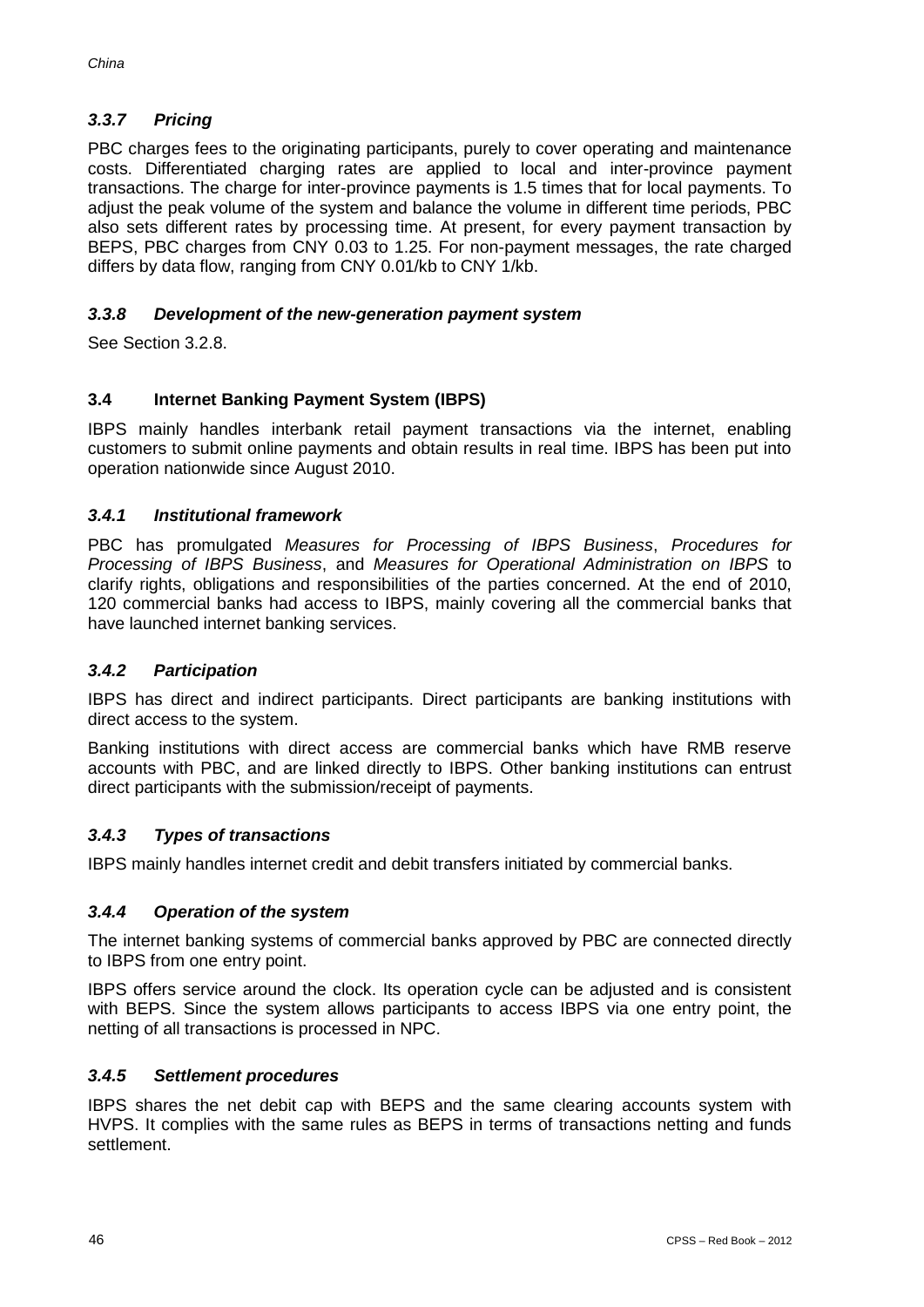## *3.4.6 Risk management*

The IBPS risks primarily include liquidity risk, credit risk, legal risk and operational risk.

IBPS takes PBC as its counterparty, and controls credit risk by setting a net debit cap for direct participants. The liquidity risk management is the same as that of HVPS. PBC has formulated business processing rules and procedures to prevent legal risk. IBPS ensures the system runs safely, reliably and continuously by setting business limitation, strengthening network and data security, improving operation and maintenance, and establishing a sound disaster recovery mechanism.

## *3.4.7 Pricing*

At present, PBC does not charge fees to direct participants.

## **3.5 Local clearing systems**

Local clearing systems conduct centralised exchange and netting of local electronic payments and paper-based instruments such as cheques, promissory notes and bank drafts that cannot be truncated.

## *3.5.1 Institutional framework*

A majority of local clearing systems are owned by PBC (see Section 1.2.2) and a minority of them are jointly owned by their members (see Section 1.3.2.4). PBC or the members have formulated rules and procedures on the administration of local clearing systems and their operation to clarify the rights, obligations and responsibilities of the parties concerned.

## *3.5.2 Participation*

The participants in local clearing systems are mostly banking institutions, accounting and treasury departments of PBC branches, and other institutions approved by PBC.

## *3.5.3 Types of transactions*

Local clearing systems process debit and credit transactions. Debits mainly include cheques, promissory notes, drafts and bill collections, while credits primarily include pay-in slips, entrusted payment vouchers and tax payment (rebate) vouchers.

#### *3.5.4 Operation of the system*

Local clearing systems have three processing modes: (1) traditional manual processing; (2) computerised processing, ie a banking institution carries both paper vouchers and their magnetic copy which stores relevant data, or transmits the data to the clearing house; the clearing house sorts paper vouchers, automatically calculates and prints netting results, and then gives them to the relevant participants; and (3) bill sorter mode, ie clearing houses automatically sort the vouchers, read payment data and calculate the net amount to be paid or received by each participant.

In cities with very high payment volumes, clearing houses have to exchange vouchers twice a day. In small cities and counties, clearing houses normally exchange vouchers once a day.

#### *3.5.5 Settlement procedures*

Local clearing systems submit the results to the accounting department of PBC branches or designated commercial banks for funds settlement. If the net amount is posted on a clearing account, branches submit the net amount of that direct participant to HVPS for settlement.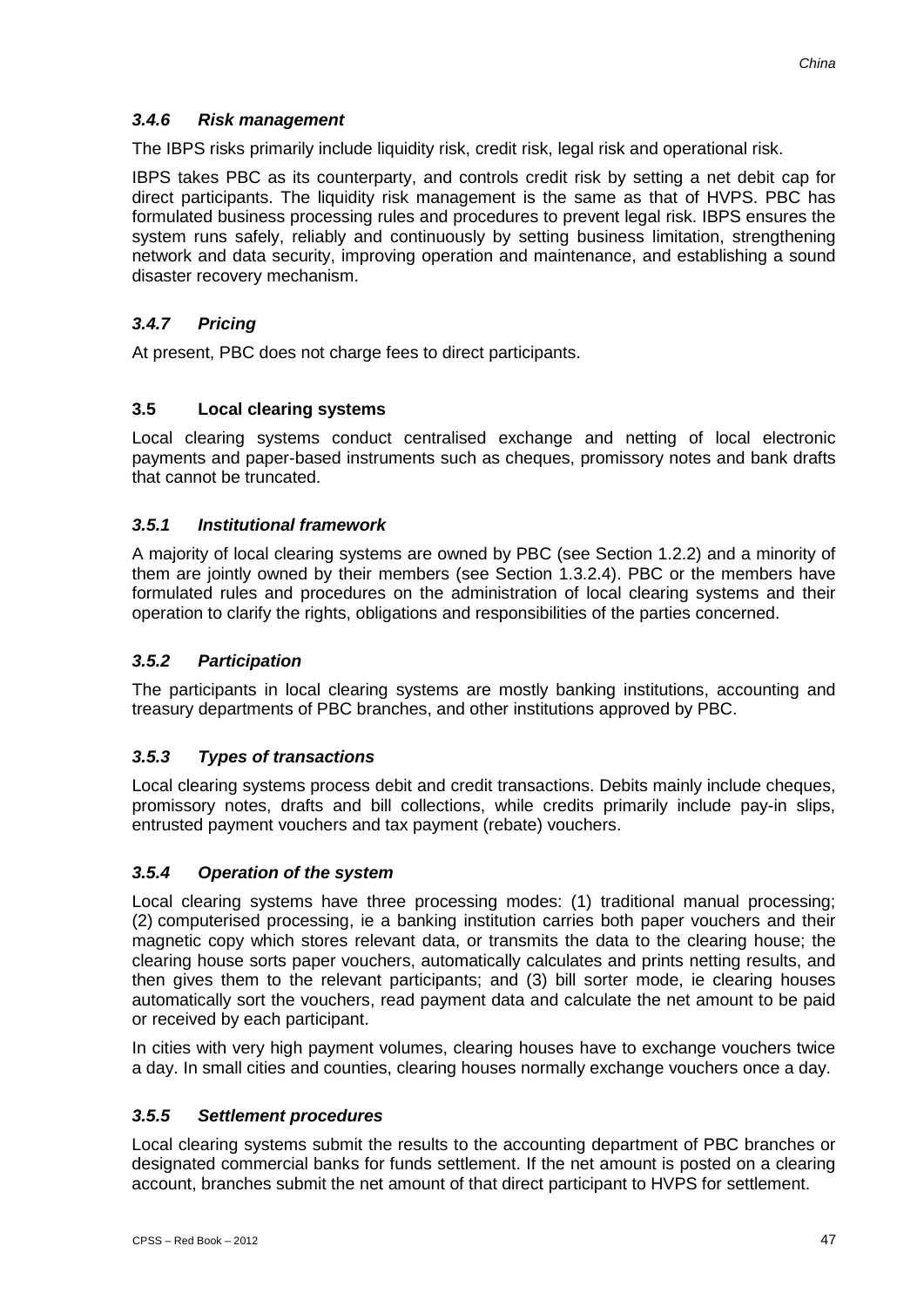## *3.5.6 Risk management*

Participants must have a sufficient balance on their accounts to pay their net debit positions. If a participant has insufficient funds to cover the debit position within the due period, PBC will provide overnight pledge financing. If a participant does not have enough collateral, PBC will provide high penalty interest loans. If a participant fails to make up the short position from time to time, it will be forced to quit the local clearing system.

## *3.5.7 Pricing*

Local clearing houses are non-profit-oriented institutions. Nevertheless, their participants jointly bear the operational costs. Fees are charged in three modes: 1) by transaction volumes; 2) an annual fee from each participant; or 3) both of the above.

## **3.6 Cheque Image System (CIS)**

CIS is a cheque truncation system supporting the use of cheques nationwide. It converts physical cheques into images, and then transmits the cheque image and related information to the drawer's bank. The system was launched in June 2007.

#### *3.6.1 Institutional framework*

PBC has promulgated the *Processing Measures for CIS Business*, the *Processing Procedures of CIS Business*, the *Administrative Measures for Operation of CIS* and *Administrative Measures for Digital Certificates* to define the rights, obligations and responsibilities of the parties concerned. CIS is owned and operated by PBC.

#### *3.6.2 Participation*

Participants include banking institutions and local clearing houses. The local clearing houses can process transactions on behalf of local banking institutions. The banking institutions can also connect to CIS directly if they perform centralised processing of internal transactions and are qualified for image capture. At the end of 2010, there were 59,548 participants.

#### *3.6.3 Types of transactions*

CIS primarily processes the inter-city image information of cheques with a value of less than CNY 500,000.

#### *3.6.4 Operation of the system*

CIS operates 24 hours a day, 7 days a week. It sets a processing cycle for each transaction; participants return an acknowledgment of receiving the image, and meanwhile send a return receipt of the ordinary debit to BEPS for funds clearing and settlement. At 16:00 every day, CIS marks transactions without the returned receipts within the specified period as overdue.

#### *3.6.5 Settlement procedures*

At present, the clearing and settlement of truncated cheques is processed by BEPS.

#### *3.6.6 Risk management*

PBC has formulated CIS transaction processing rules and procedures to prevent legal risk. In order to reduce operational risk, CIS uses digital authentication technology to ensure the security of information transmission. PBC requires that cheques above a certain amount be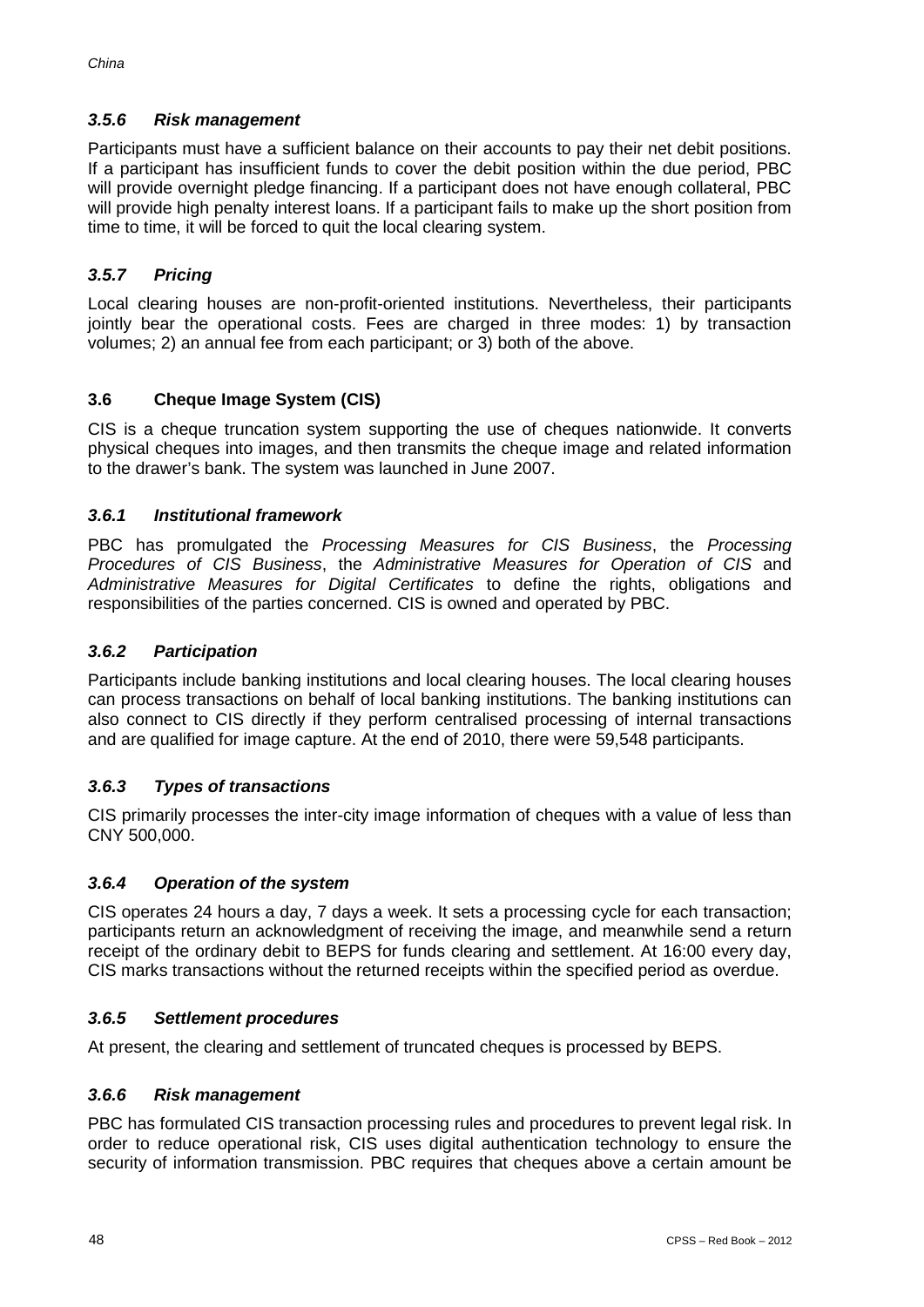exchanged with the payer's bank. Any transaction in excess of CNY 500,000 will be rejected by the system.

## *3.6.7 Pricing*

CIS does not apply any charges for the time being. Local clearing houses can charge banking institutions connected; the standards are determined by PBC branches.

## **3.7 China Domestic Foreign Currency Payment System (CDFCPS)**

CDFCPS is an RTGS system developed by PBC for the foreign currency payments incurred by domestic purchases of goods and services. It was put into operation at the end of April 2008. CDFCPS can process payments in eight currencies: USD, HKD, GBP, EUR, JPY, CAD, CHF and AUD. It does not involve foreign exchange transactions.

#### *3.7.1 Institutional framework*

Rules and regulations on CDFCPS include mainly the *Administrative Measures for China Domestic Foreign Currency Payment System*, the *Rules on the Administration of Settlement Agents of China Domestic Foreign Currency Payment System*, the *Rules on Operation of China Domestic Foreign Currency Payment System*, the *Rules on Business Processing of China Domestic Foreign Currency Payment System*, and the *Emergency Management Plan of China Domestic Foreign Currency Payment System*. PBC inspects and supervises the participants, chartered participants, settlement agents and CNCC according to law.

CDFCPS consists of the foreign currency clearing system and the system of settlement agents. The clearing system is developed and owned by PBC, while the systems of settlement agents are developed and owned by themselves.

#### *3.7.2 Participation*

Participants can be divided into direct participants and chartered participants. There were 31 participants at the end of 2010.

Direct participants open foreign currency accounts with the settlement agents. Chartered participants are foreign currency clearing institutions which have joined CDFCPS but have not opened accounts with settlement agents.

#### *3.7.3 Types of transactions*

At present, the main type of transaction is interbank credit transfer.

#### *3.7.4 Operation of the system*

CDFCPS operates in normal circumstances from 9:00 to 17:00 on business days. If a participant is short of funds at 17:00, the system will open a clearing window from 17:00 to 17:30. If there is no need to open the window, the system will switchover to next business day. PBC may adjust the business days and business hours of CDFCPS if necessary.

#### *3.7.5 Settlement procedures*

CDFCPS is an RTGS system. It adopts a Y-shaped information flow structure, where CNCC receives, clears and transmits payment instructions, and settlement agents are responsible for the settlement of related foreign currency payment instructions.

Settlement agents are commercial banks approved by PBC with a term of three years.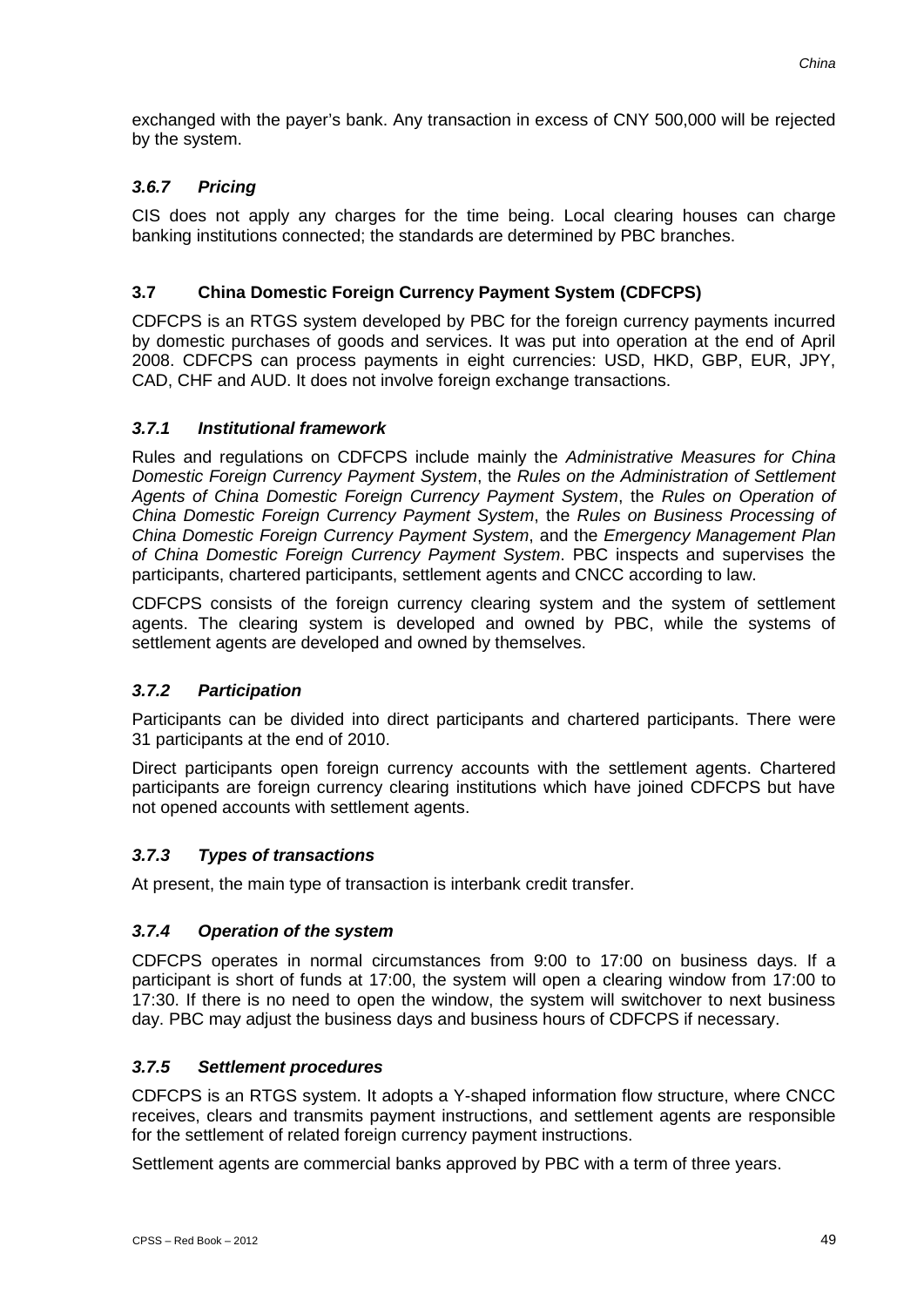## *3.7.6 Risk management*

CDFCPS has no credit risk but liquidity risk. Therefore, it has a queue management system, matching mechanism and clearing window. It also enables participants to inquire about their queued payment instructions and available account balance. Besides, settlement agents provide daylight financing, overnight financing and other liquidity mechanisms to participants.

Participants must be legal persons. The clearing system of CDFCPS has dual hot backups to ensure continuous processing. Encrypted algorithm and cipher codes are applied to ensure the safety of data. An emergency management plan, audit trail and virus prevention mechanisms have been applied. The internal control mechanism has been developed to prevent maloperation, operational errors and internal fraud.

## *3.7.7 Pricing*

Participants pay for the clearing and settlement service. Payment for the former is based on the principle of cost coverage, while the latter is charged according to the agreement between the participants and the settlement agents based on market-oriented principles.

## **4. Systems for post-trade processing, clearing and securities settlement**

#### **4.1 General overview**

At present, China's bond market comprises the interbank bond market – an OTC market – and the exchange bond market, with the former dominating. The bond transfer mechanism has been established between the two markets. Trades from the interbank bond market are settled via CCDC and SHCH and trades from the exchange bond market are cleared and settled via SD&C.

CCDC is a nationwide non-bank financial institution, which provides services such as issuance, registration, custody, settlement, redemption and information products for the bond market.

SHCH provides clearing and settlement, together with registration and depository services for spot and derivative transactions in the interbank market. SHCH provides a centralised clearing service in RMB and foreign currencies as well as for cross-border transactions in RMB approved by PBC.

SD&C provides stock exchange markets with such services as centralised registration, custody, clearing and settlement. It delivers multilateral netting services as a central counterparty, as well as securities and funds settlement services as an operator of the securities clearing and settlement system.

#### **4.2 Central counterparties and clearing systems**

#### *4.2.1 SD&C securities clearing system*

SD&C serves as central counterparty (CCP) to provide multilateral netting of transactions in securities traded on the stock exchanges.

#### *4.2.1.1 Institutional framework*

The *Securities Law*, the *Measures for the Administration of Securities Registration and Settlement* (*Measures*) and related business rules of SD&C form the legal framework for securities clearing. According to the *Securities Law*, SD&C is responsible for providing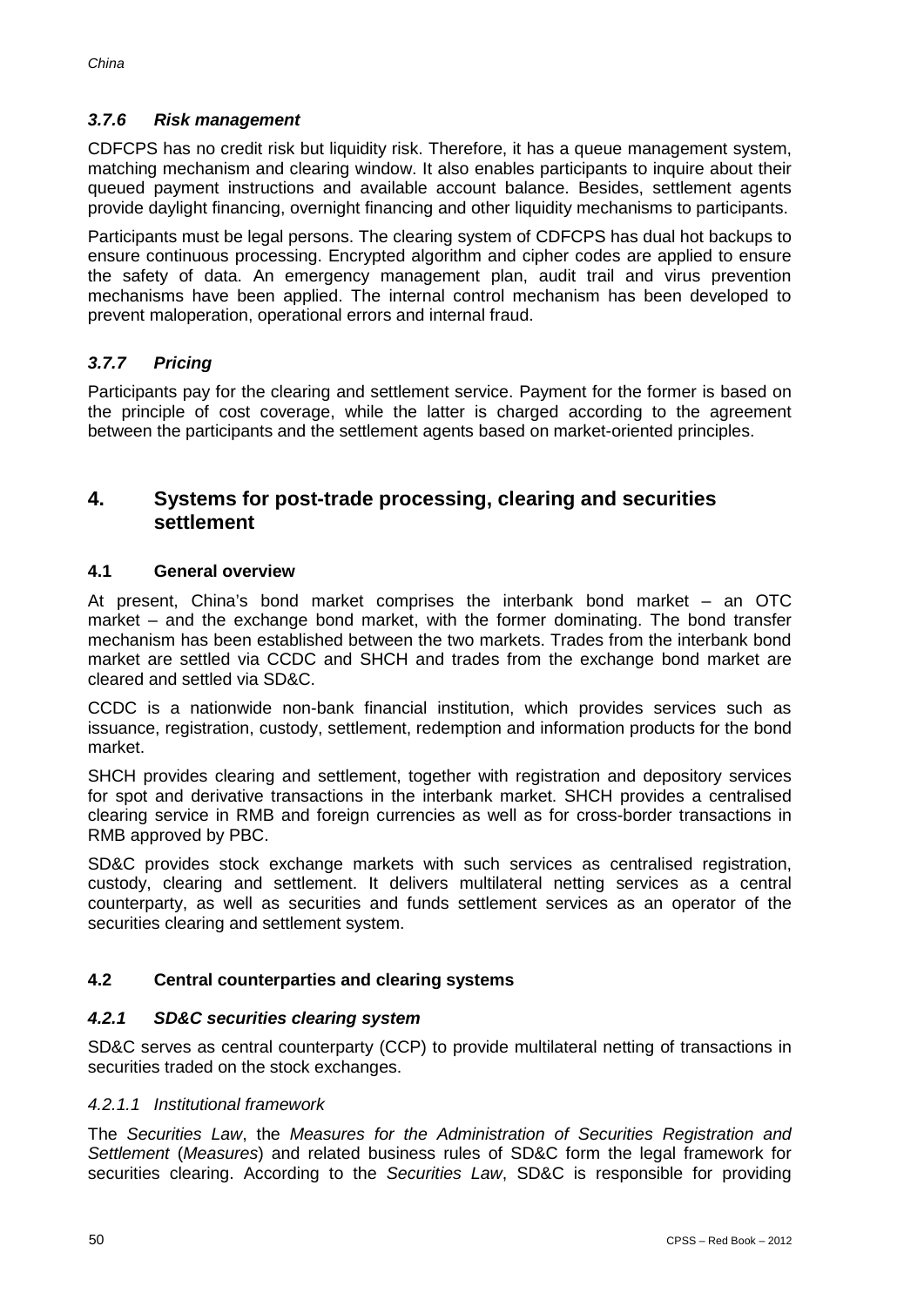centralised clearing services for transactions in securities listed on the stock exchanges and subject to the supervision and administration of CSRC. The *Measures* specify the system of "two-tiered settlement" for securities transactions and clarify the role of SD&C as CCP, emphasising the netting arrangement and DVP settlement.

The Shanghai and Shenzhen stock exchanges each hold 50% of the shares in SD&C.

## *4.2.1.2 Participation*

Domestic securities operation institutions that have the status of a legal person may apply to be clearing and settlement participants. Participants are divided into Class-A participants and Class-B participants. Class-A participants may conduct clearing and settlement for their own trades as well as for other institutions. Class-B participants can only conduct clearing and settlement for their own trades. At the end of 2010, 106 securities companies were SD&C participants.

## *4.2.1.3 Types of transactions*

SD&C provides clearing services for transactions in securities listed on the Shanghai and Shenzhen stock exchanges, including stocks, funds, warrants, treasury bonds, local government bonds, corporate bonds and convertible bonds.

#### *4.2.1.4 Operation of the system*

SD&C directly receives transaction information from the trading systems, and achieves straight through processing (STP) from trading to clearing by connecting its registration clearing and settlement system with the trading systems of the Shanghai and Shenzhen stock exchanges.

SD&C receives A-share transaction data from exchanges and conducts clearing after the exchange market closes at 15:00, and then sends the clearing results to participants at the end of the trading day.

#### *4.2.1.5 Risk management*

According to the *Securities Law*, SD&C shall have necessary service facilities and sound data security protection measures, and establish business, financial and security management rules and risk management systems to ensure normal business operation.

The following measures are adopted by SD&C to prevent settlement risks. First, SD&C requires participants to pay a certain proportion of their average daily buying amount in the previous month and deposit the funds in the settlement reserve account with SD&C. Second, the trades are settled by DVP. Third, SD&C applies for a credit line from commercial banks to prevent liquidity risk. Fourth, in case any member defaults, SD&C may close out the outstanding position, sell out its collateral, suspend the purchase rights to securities of the defaulting member and impose a penalty etc, following the default management procedures. Fifth, SD&C has set up a guarantee fund for the continuity of settlement in case of a participant's default. SD&C and its participants contribute to the securities settlement risk fund required by CSRC and MOF.

#### *4.2.1.6 Links to other systems*

At present, SD&C does not connect with other clearing systems.

#### *4.2.1.7 Pricing*

SD&C does not collect fees for clearing and settlement services separately. It mainly charges related settlement fees according to a certain proportion of the number or amount of securities transferred.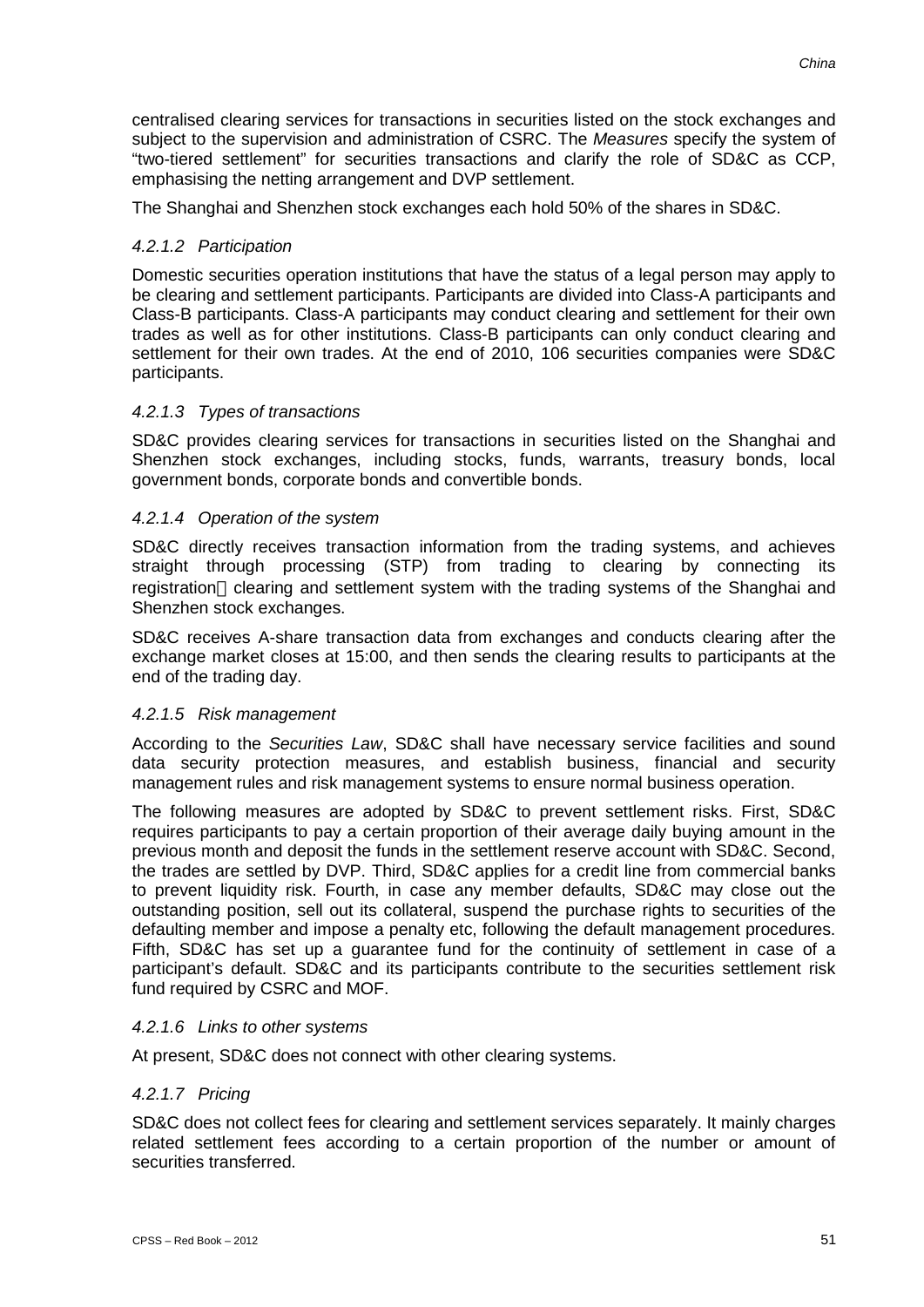When changing major fee items and standards for securities registration, clearing and settlement, SD&C is obliged to consult participants in advance. It also has to obtain the approval of the authorities.

#### *4.2.1.8 Major ongoing and future projects*

In light of the assessment of China's securities settlement system in the Financial Sector Assessment Program in 2010 and the new international standards for financial market infrastructure, SD&C intends to enhance a lot of features.<sup>9</sup>

## *4.2.2 SHCH clearing system*

The SHCH business system consists of a clearing system, together with a registration and settlement system. SHCH started to provide clearing, settlement, registration and depository services for innovative products such as CRMW and SCP in late 2010.

#### *4.2.2.1 Institutional framework*

SHCH is licensed, regulated and overseen by PBC.

#### *4.2.2.2 Participation*

Participants in the interbank market can apply for SHCH membership. They can be divided into direct and indirect clearing members. Direct clearing members need to open an account in SHCH. Indirect clearing members need to entrust direct members to fulfil settlement.

#### *4.2.2.3 Types of services*

SHCH provides a gross clearing service for investors in CRMW and SCP. Also, it is designing and developing the netting service for RMB and foreign currency spot transactions.

#### *4.2.2.4 Operation of the system*

SHCH business systems operate 09:00–17:00 every trading day in the interbank market. The clearing system receives trading data on a real-time basis, and clears the data confirmed by participants. After clearing, the clearing system generates funds and securities settlement instructions. Then the securities settlement instructions are sent to the SHCH registration and settlement system. Funds settlement instructions are handled by HVPS or the designated settlement banks.

#### *4.2.2.5 Risk management*

SHCH is formulating rules and procedures for risk management, such as clearing member qualification, monitoring credit risk of clearing members, credit limits, margin, marking to market, a clearing fund, a risk prevention reserve, and default arrangements.

#### *4.2.2.6 Links to other systems*

SHCH business systems are externally connected to the trading system of the China Foreign Exchange Trading System (CFETS) and HVPS. The clearing system is internally integrated and seamlessly connected with its registration and settlement system.

<sup>&</sup>lt;sup>9</sup> Measures include strengthening the management of credit and liquidity risks and arrangements for default treatment, ensuring sophisticated and scientific management of settlement risks, and guaranteeing the soundness of the settlement infrastructure.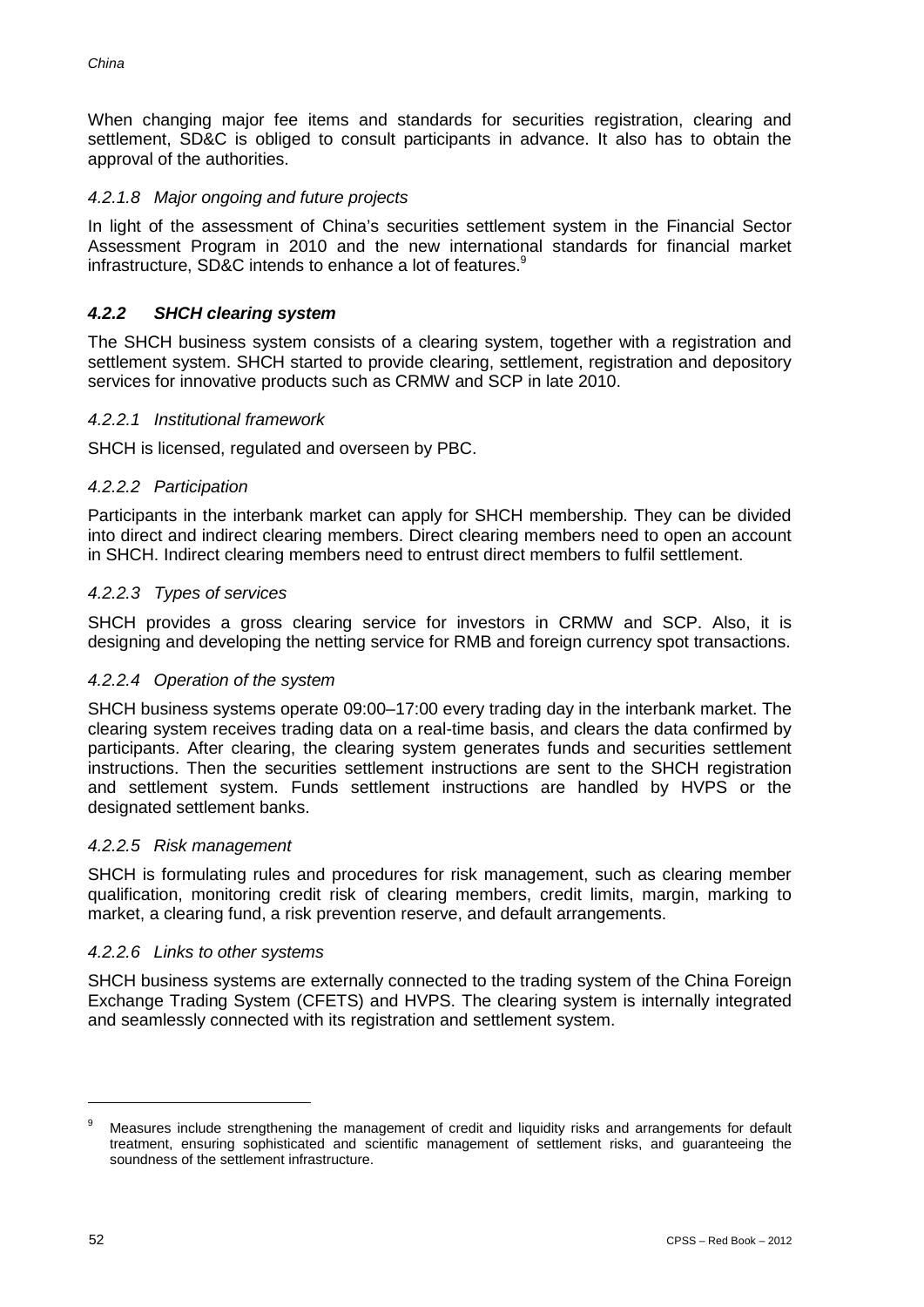## *4.2.2.7 Pricing*

SHCH collects clearing fees based on its charging items and standard.

#### **4.3 Securities settlement systems**

## *4.3.1 CCDC Central Bond Generalized System (CBGS)*

CBGS is owned and operated by CCDC, and its primary purpose is the registration, custody and settlement of bonds in the interbank bond market. The par value of bonds settled<sup>10</sup> has shown a significant growth trend and exceeded CNY 160 trillion (USD 24 trillion) in 2010. In 2010, the total value of bonds issued in CBGS reached CNY 9.51 trillion (USD 1.40 trillion).

#### *4.3.1.1 Institutional framework*

CCDC provides bond registration, custody and settlement business primarily based on such laws, regulations and rules as the *Law on the People's Bank of China*, the *Administrative Measures for Bond Transactions in the National Interbank Bond Market* the *Administrative Measures for Registration, Depository and Settlement of Bonds in the Interbank Bond Market* formulated by PBC, the *Interim Measures for the Administration of Depository of Treasury Bonds of the People's Republic of China* the *Administrative Measures for Cross-Market Transfer Depository of Treasury Bonds* formulated by the MOF, and the *Administrative Measures for (Electronic) Savings Treasury Bonds* (Trial) jointly promulgated by the MOF and PBC. CCDC has formulated a set of rules and procedures and signed agreements with market participants. These rules and agreements also constitute an important part of the institutional framework.

#### *4.3.1.2 Participation*

All settlement members of CCDC are institutional investors. Among them, domestic settlement members include commercial banks,<sup>11</sup> policy banks, credit cooperatives, securities companies, insurance companies, finance companies, trust companies, fund management companies, financial asset management companies, financial lease companies and automobile finance companies. Non-financial institutions<sup>12</sup> and non-legal-person  $institutional$  investors<sup>13</sup> are also included. Overseas settlement members are overseas central banks or monetary authorities authorised by PBC to enter China's interbank bond market, RMB business clearing banks in Hong Kong and Macao and overseas participating banks of cross-border trade settlement in RMB.

CCDC settlement members are divided into classes A, B and C. Class-A settlement members have a direct connection with the Central Bond Bookkeeping System (CBBS) of CCDC. Apart from proprietary account settlement, Class-A members may apply to open Class-C accounts with CCDC and make settlements for their customers. Class-C members can inquire about their balance at any time, and reconcile with the settlement agents (Class-A settlement members). Class-B members can only settle their proprietary transactions through a direct connection with CBBS.

Class-A membership is limited to the head offices of commercial banks that are registered in mainland China and have been qualified as settlement agents by PBC.

 $10$  The par value of bonds settled excludes the second leg of repo transactions.

 $11$  Including headquarters and authorised branches.

<sup>&</sup>lt;sup>12</sup> Enterprises and institutions.

 $13$  Such as funds, trust products, securities asset management plans and insurance products.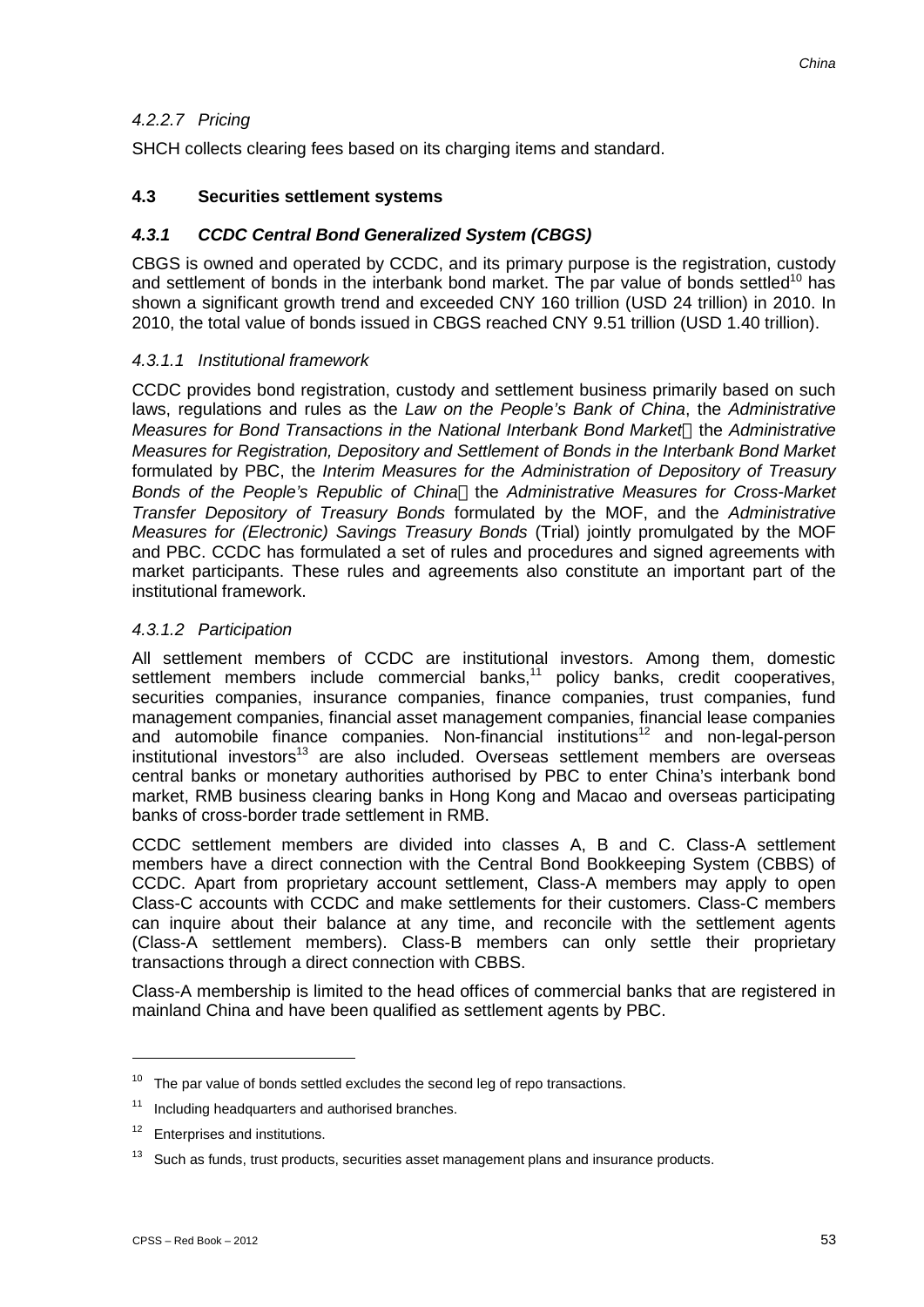Class-B membership is limited to financial institutions and non-legal-person institutional investors registered in mainland China.

Class-C membership is limited to non-financial institutions with legal person status and non-legal-person investors registered in mainland China.

Among the three classes of overseas institutions eligible to trade in the interbank bond market, overseas central banks or monetary authorities and RMB business clearing banks in Hong Kong and Macao may apply for Class-B or Class-C membership. Overseas banks participating in cross-border trade settlement in RMB may apply for Class-C membership.

#### *4.3.1.3 Types of transactions*

CBGS can process several types of bond transactions, such as: cash transactions, bond forwards, pledged repos, outright repos, bond lending, and pledged financing for HVPS and BEPS participants, Treasury cash management, open market operation transactions, etc.

#### *4.3.1.4 Operation of the system*

#### *Settlement confirmation*

If two members negotiate a transaction through the trading system of CFETS, trade data will be sent in real time from the trading system to CBGS. Upon receiving the trade data, CBGS will check its validity and send settlement instructions to both parties for confirmation. The transaction can be settled only after confirmation.

If two members negotiate a transaction by themselves, one party inputs settlement instruction into CBGS. Upon receiving the instruction, CBGS will send it to the other party for confirmation, after which the transaction can be settled.

#### *STP capability*

Through its connection with the CFETS system, CCDC can use STP from transactions to settlements, which helps to control settlement risk and improve settlement efficiency.

#### *Settlement cycle and system operation time*

The bond settlements between interbank bond market participants are settled on a trade for trade basis in real time on predetermined dates. The settlement cycle can be T+0 or T+1. Bond settlement among participants of the interbank bond market is completed via CBGS from 9:00 to 17:00 every business day. It should be noted that the system's operation time is related to that of HVPS.

#### *4.3.1.5 Cash-leg settlement process*

There are four settlement modes in CBGS: *Free of payment* (FOP), *Payment after delivery* (PAD), *Delivery after payment* (DAP) and *Delivery versus payment* (DVP). DVP is the main settlement mode in the interbank bond market. At present, it can be achieved by the following approaches.

One option is via direct link between CBGS and HVPS which is applicable to the commercial banks with clearing accounts in HVPS. CCDC will act as third party to send a transfer message to HVPS for cash-leg settlement and meanwhile completes the transfer of bonds.

The other option to achieve DVP settlement is via the CCDC funds account system. CCDC holds a chartered account in HVPS and opens fund settlement accounts for non-banking institutions under the chartered account in HVPS. This approach is applicable to non-banking institutions without clearing accounts in HVPS. The bond buyer transfers its funds to the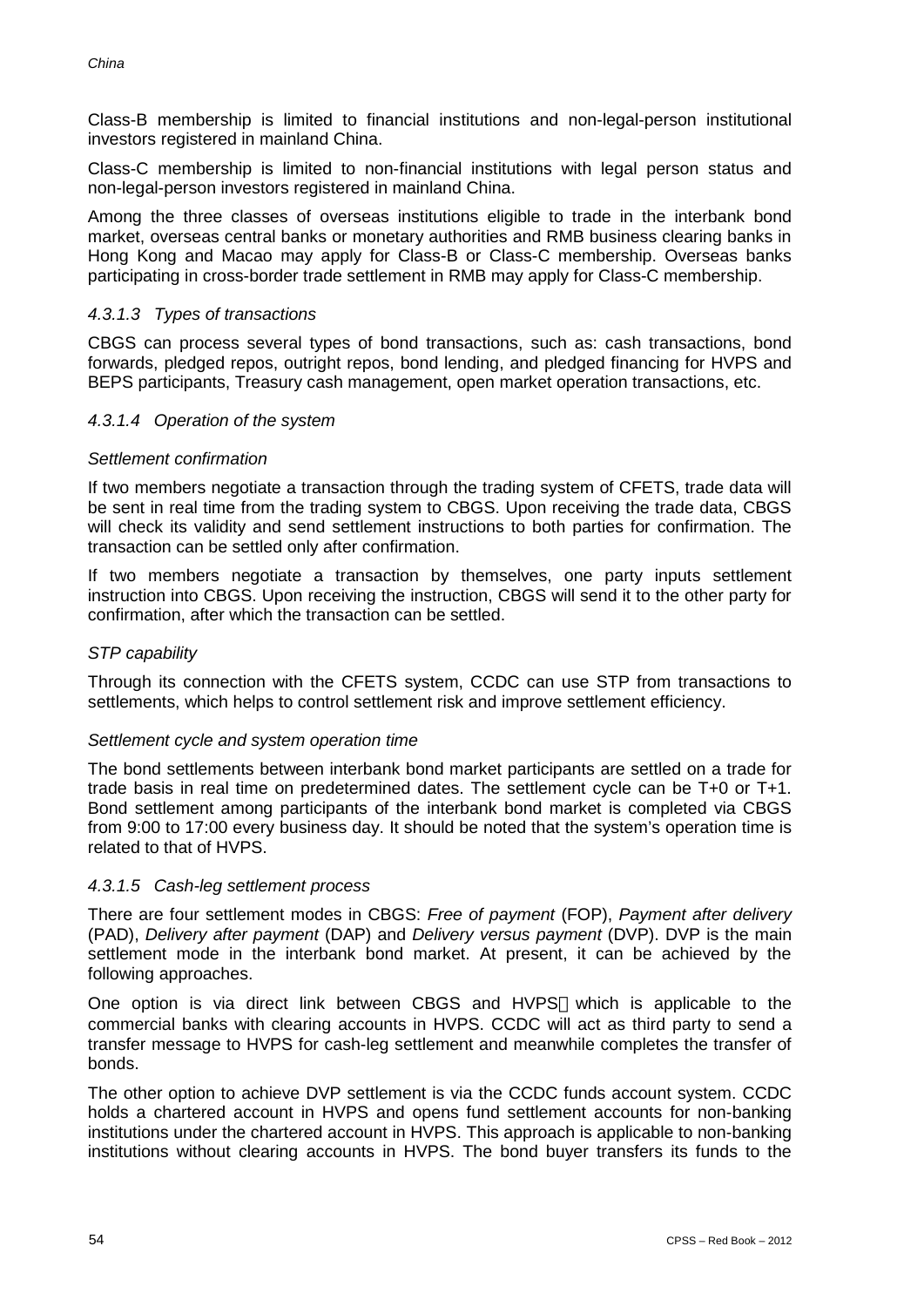chartered account. If the bond seller has sufficient bonds, CCDC will transfer the funds to the seller via HVPS, concurrently completing the transfer of bonds.

#### *4.3.1.6 Custody function*

CCDC handles bond registration and custody in accordance with regulations related to bond issuance and transaction. It takes care of settlement and transfer, custodian transfer, negotiated transfer and non-trade transfer of bonds. It maintains bond accounts according to the entrustment of bond holders. In addition, it handles bond redemption and payment of interest and commission.

#### *4.3.1.7 Risk management*

To reduce legal risks, a series of regulations, rules and agreements has been formulated. Based on the central depository system, dematerialisation has been achieved to mitigate custody risks. After matching and confirmation of transaction orders, settlements will be completed on a trade-for-trade, real-time basis through CBBS, which can prevent operational mistakes. Moreover, the internal audit can reduce operational risk and moral hazard effectively.

Liquidity risk has been reduced through the connection with HVPS and by providing pledged financing mechanisms for members. DVP settlement reduces credit risk and eliminates principal risk. Collateral management helps reduce replacement risk.

The system uses a two-way authentication mechanism and operation authorisation to ensure the uniqueness of settlement members. It also implements encrypted algorithm and cipher codes to maintain the integrity of transaction data. The emergency settlement mechanism can ensure business continuity under circumstances of system malfunctioning. In order to improve the reliability of hardware, the system has adopted dual hot backups on the mainframe and redundant backup on telecommunication devices. A disaster recovery mechanism and an inter-city disaster recovery centre have been developed.

#### *4.3.1.8 Links to other systems*

CCDC signed a bond settlement agreement with HKMA in 2004. The cooperation includes a one-way connection with the Central Moneymarkets Unit (CMU) of HKMA and provides an alternative cross-border settlement channel for domestic financial institutions that are qualified to participate in bond investment in Hong Kong.

CCDC also signed a cross-border settlement agreement with Clearstream Bank in 2007 to provide an alternative settlement channel for domestic qualified financial institutions to participate in bond investment on the international market.

#### *4.3.1.9 Commercial bank counter market business system*

The commercial banks counter market business system is a subsystem of CBGS, serving the commercial bank counter market with treasury bonds as the main product. The treasury bond is an important investment instrument for small and medium-sized enterprises and individuals. At the end of 2010, there were 8.95 million accounts in the commercial bank counter market, covering 80,000 business outlets of 40 commercial banks.

#### *Trading*

Qualified commercial banks can sell bonds through their counters, and submit bid/ask prices on each business day for individuals and entities. Investors can conduct subscription, buying and selling, repo and other transactions through the bank's network.

Qualified banks must submit quotation data to CCDC on a daily basis, and release the information on www.chinabond.com.cn.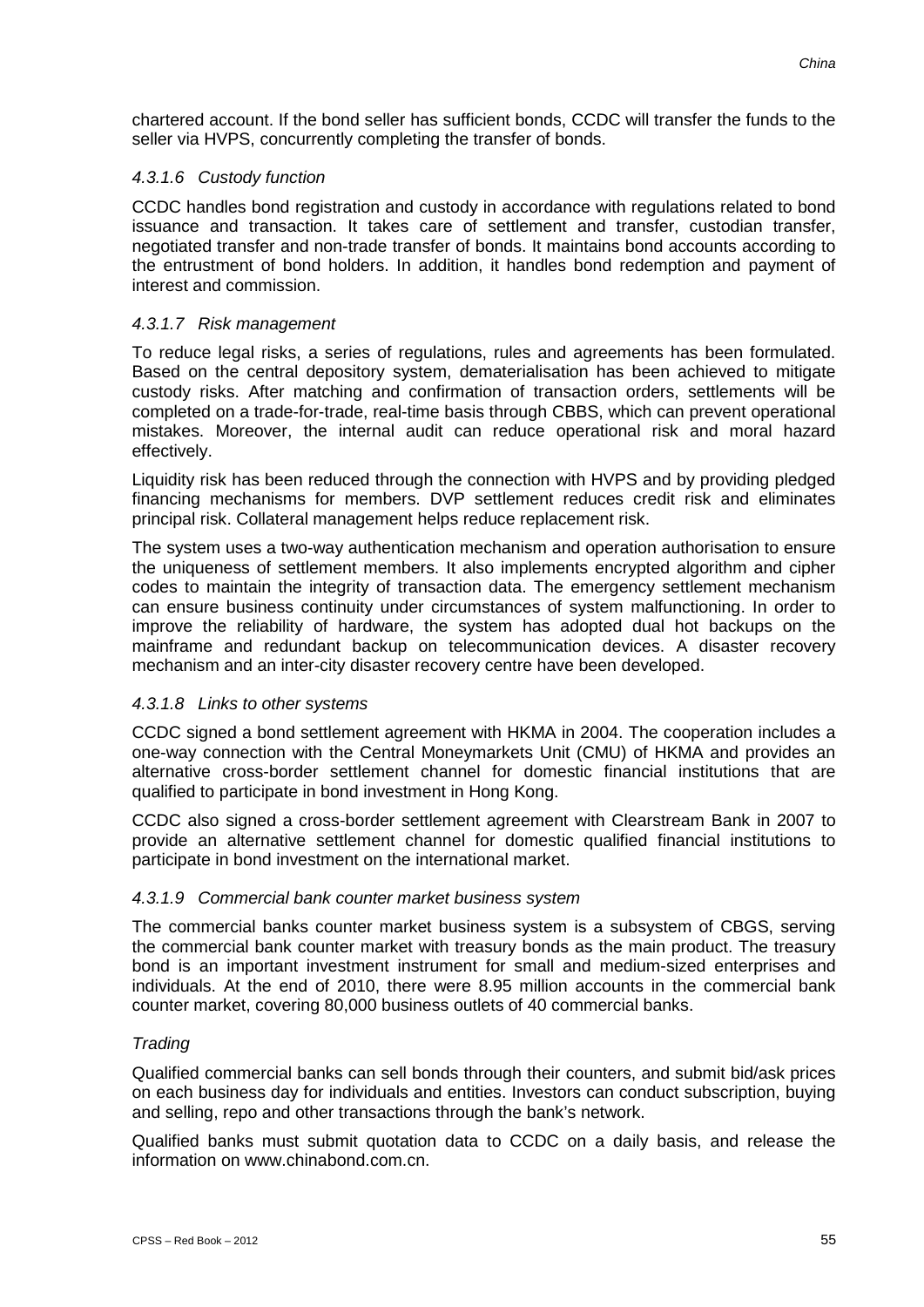## *Custody*

The commercial bank counter market operates a two-tier custody system, in which CCDC is the first-tier custodian and opens general agency accounts for qualified banks. Qualified banks act as the second-tier custodians and can directly open custody accounts for investors. CCDC reconciles the agent accounts with second-tier custody accounts. It provides voice inquiry services to investors for balance checking. Investors can also inquire about their accounts through the qualified banks.

#### *Settlement*

Treasury bond transactions are settled through qualified banks in real time. At the end of a trade day, the banks sum up the data and transmit it to the commercial bank counter market business system. The system reconciles the data and calculates the net trading amount of each bank. The bank sends settlement instructions to CBGS after confirmation, and CBGS transfers bonds between the bank's agency account and proprietary account.

#### *4.3.2 SHCH registration and settlement system*

SHCH provides participants in the interbank bond market with registration and settlement services for CRMW and SCP subject to the regulation of PBC.

*4.3.2.1 Institutional framework*

See Section 4.2.2.1.

#### *4.3.2.2 Participation*

See Section 4.2.2.2.

#### *4.3.2.3 Types of services*

The system can provide a full range of registration and depository services for fixed income products, money market instruments and standardised financial derivatives, including registration, underwriting, distribution, interest payment and pledging. The main settlement method is DVP, complemented by PAD, DAP and FOP.

#### *4.3.2.4 Operation of the system*

The system conducts product settlement and transfers based on the settlement instructions sent by its clearing system and completes its fund transfers via HVPS.

#### *4.3.2.5 Risk management*

SHCH prevents operational risks through rules and technology. In terms of systems, it has formulated business rules, an operation guide, internal operation rules and emergency systems. It organises business publicity activities and trainings on a regular basis. In terms of technology, SHCH has introduced such measures as monitoring business system operation and dual backup of data.

#### *4.3.2.6 Links to other systems*

See Section 4.2.2.6.

#### *4.3.2.7 Pricing*

SHCH collects registration and settlement fees based on its charging schedule and standards.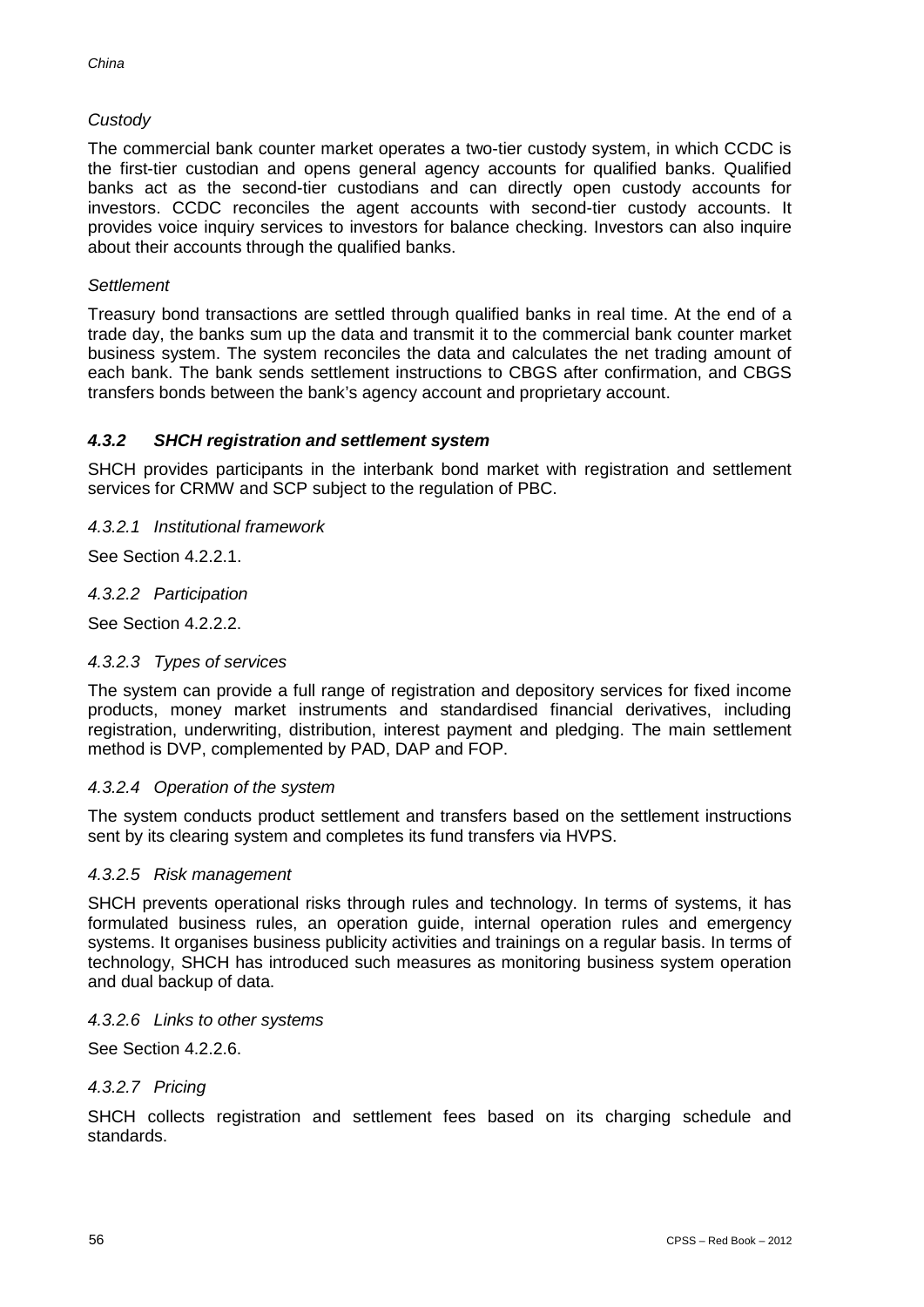#### *4.3.3 SD&C securities settlement system*

SD&C provides centralised securities depository and settlement services in stock markets.

*4.3.3.1 Institutional framework* 

See Section 4.2.1.1.

*4.3.3.2 Participation* 

See Section 4.2.1.2.

#### *4.3.3.3 Types of transactions*

The securities settlement system of SD&C provides settlement services for transactions in securities listed on the Shanghai and Shenzhen stock exchanges, concerning stocks, funds, warrants, treasury bonds, local government bonds, corporate bonds and convertible bonds, etc.

#### *4.3.3.4 Operation of the system*

The settlement cycle of A shares, funds, bonds and warrants is T+1, and that of B shares is  $T+3$ .

The settlement of securities and funds takes place on the principle of DVP and "two-tiered settlement". SD&C is responsible for the centralised settlement of securities and funds with participants. Participants are responsible for the settlement of funds with their customers, while the securities settlement between participants and their customers is entrusted to SD&C.

#### *4.3.3.5 Cash-leg settlement process*

The funds settlement between SD&C and participants uses commercial bank money, and is handled by the 19 commercial banks as qualified settlement banks. The funds settlement involving A shares and B shares of domestic participants is completed through their settlement reserve accounts with SD&C; the funds settlement involving B shares of overseas participants is completed through their accounts with correspondent settlement banks.

With regard to A shares, SD&C calculates the net amount of each participant on day T, and notifies net debtor participants. Net debtors must deposit enough funds in their settlement reserve accounts before 16:00 on T+1. At 16:00 on T+1, SD&C transfers the funds to the settlement reserve accounts of net creditor participants. The funds settlement between participants and their customers is handled by participants themselves.

With regard to B shares, SD&C notifies participants of their net amount on T+1 for confirmation. On T+3, for domestic participants, SD&C completes funds transfer through the settlement reserve accounts of participants. For overseas participants, net debtor participants first remit the payable funds to the SD&C's accounts with settlement banks, and then SD&C notifies settlement banks to remit the funds to the net creditors' accounts.

#### *4.3.3.6 Custody function*

SD&C is a central securities depository. It can open securities accounts for investors either directly or entrust securities companies.

As a registry, SD&C maintains the register of stockholders and provides corporate action services for issuers. The stock market operates a direct holding model, that is, most stocks are registered under the name of beneficial owners. However, nominees are also allowed according to pertinent laws and regulations.